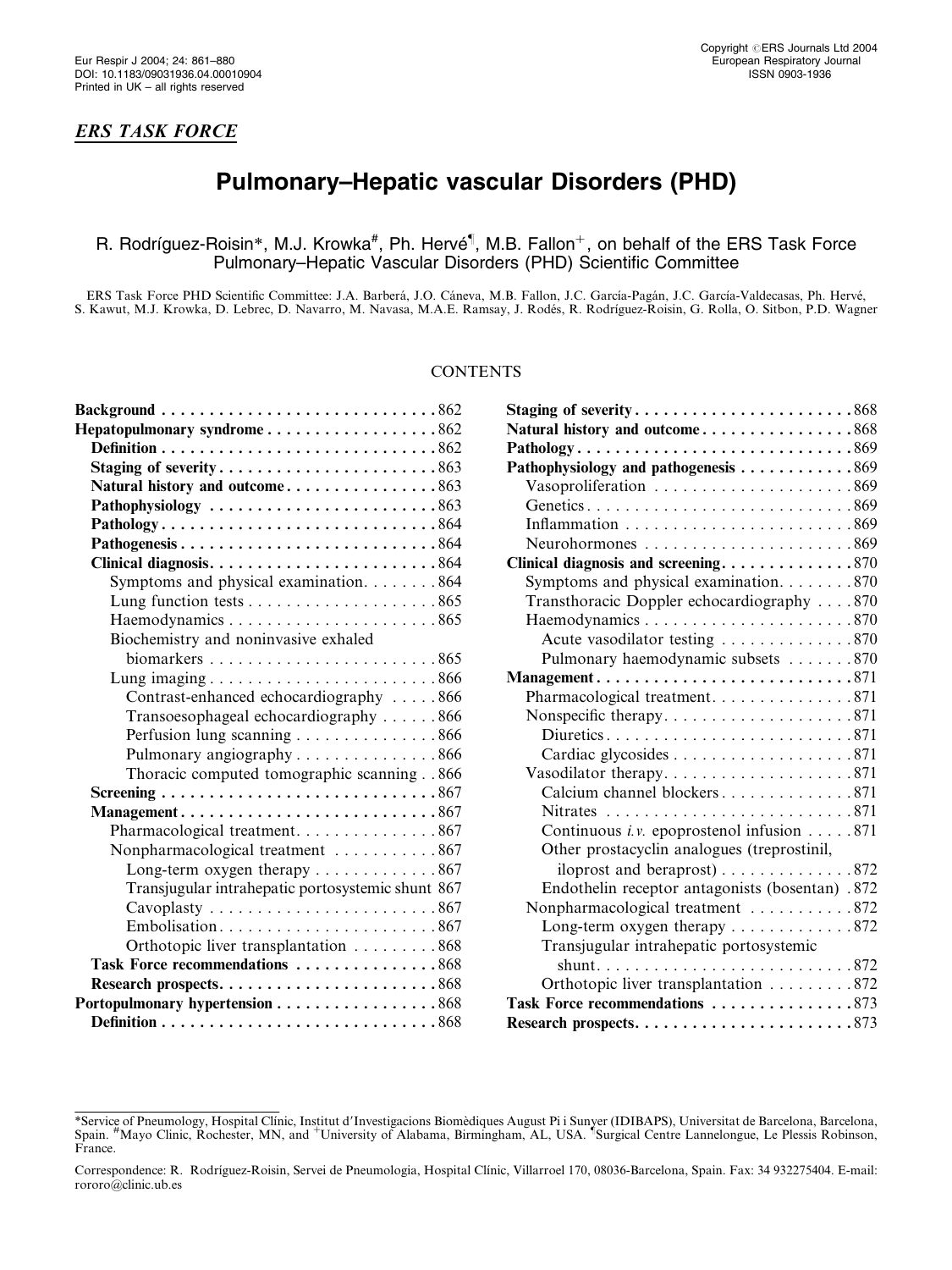"The tantalizing problem of the connective link in cirrhotic patients between oxygen unsaturation and possible arteriovenous shunting in the lungs remains unsolved, and any relation between arterial unsaturation and pulmonary vasodilation remains obscure."

BERTHELOT et al. [1]

"Portal venous hypertension coexisted with pulmonary arterial hypertension. These observations suggested two questions: What was the origin of the pulmonary vascular changes? Was there a possible relationship between these pulmonary vascular lesions and abnormalities in the portal venous system?"

NAEYE [2]

#### Background

Owing to the success of orthotopic liver transplantation (OLT), there has been increasing recognition of the importance of pulmonary vascular complications of hepatic disease states. Such vascular complications, namely hepatopulmonary syndrome (HPS) and portopulmonary hypertension (PPHTN), are commonly present as dyspnoea and are not always easily distinguished from nonpulmonary symptoms caused by manifestations of advanced liver disease (such as anaemia, ascites and muscle wasting). More importantly, since the late 1980s, experience has taught that such complications influence survival and candidacy for OLT. Currently, OLT is the only effective treatment for improving outcome in patients with HPS, a life-threatening condition whose prevalence can approach 20% in some series of patients awaiting OLT. PPHTN, pulmonary arterial hypertension (PAH) occurring in the setting of liver disorders, another dramatic pulmonary–hepatic vascular condition, has a prevalence in the order of 5% in hepatic patients submitted to OLT. Unlike in HPS, in the moderate-to-severe stages of PPHTN, OLT is not widely recommended, even being regarded a contraindication due to its negative perioperative and postoperative impact. As a consequence, a difficult pharmacological vasodilatory strategy becomes mandatory before proceeding to OLT. Notwithstanding, it is now evident that knowledge and understanding from diagnosis to management of these two distinct entities are rudimentary, such that underdiagnosis, undertreatment and inconsistent management are common worldwide.

During the 2000 European Respiratory Society (ERS) Annual Congress held in Florence, Italy (August 2000), a symposium on these two disorders, entitled "Advances in Understanding Pulmonary Complications in Hepatic Diseases", was organised under the auspices of the Clinical Physiology and Integrative Biology ERS Assembly. The participants in this symposium, all experts in pulmonary and hepatic diseases, unanimously agreed to apply for an ERS Task Force on Pulmonary–Hepatic Vascular Disorders (PHD), which was approved and funded by the Scientific Committee in October 2001. The recommendations in this report were essentially developed during two workshops. The first was held within the context of the European Association for the Study of the Liver (EASL) Annual Meeting, in Madrid, Spain (April 2002), and the second in Barcelona, Spain (January 2003).

This ERS Task Force on PHD had three major objectives: 1) to increase awareness of both HPS and PPHTN in the medical community in order to minimise the growing impact of their morbidity and mortality; 2) to improve diagnosis and management of HPS and PPHTN through a major concerted effort by specialists involved in all facets of their clinical care; and 3) to stimulate the minimal programme of research interest in these two disorders.

#### Hepatopulmonary syndrome

#### **Definition**

HPS is defined as an arterial oxygenation defect induced by intrapulmonary vascular dilatations (IPVD) associated with hepatic disease [3–6]. The vascular component characteristically includes diffuse or localised dilated pulmonary capillaries and, less commonly, pleural and pulmonary arteriovenous communications. All in all, HPS encompasses a clinical triad characterised by arterial deoxygenation, IPVD and liver disorder. Although HPS is predominantly seen in middle-aged patients without sex difference, it can also occur in children [7, 8].

The most common hepatic disorder leading to HPS is liver cirrhosis, irrespective of aetiology [3–6], although HPS has also been observed in many other chronic, and even acute, hepatic conditions [3–13]. The pulmonary gas exchange abnormality is characterised by arterial deoxygenation that may be mild, moderate or severe [3, 5, 13–16]. There is an increased alveolar–arterial oxygen tension difference  $(PA_{-a}, O_2)$ . In contrast, arterial carbon dioxide retention (arterial carbon dioxide tension ( $Pa_{\rm CO_2}$ )  $\geq 6.0$  kPa ( $\geq 45$  mmHg)) is never present [3–5, 13, 14]. On the contrary, since patients with advanced liver disease usually hyperventilate, hypocapnia  $(P_a, CO_2 \ll 4.7 \text{ kPa } (\ll 35 \text{ mmHg}))$  and respiratory alkalosis are common. Calculation of  $PA$ –a, $O<sub>2</sub>$  is one of the most sensitive approaches for the detection of early arterial deoxygenation [3, 5], since  $PA_{-a, O_2}$  can increase before arterial oxygen tension  $(P_{a},O_{2})$  itself becomes abnormally low. At sea level and while breathing room air, a resting  $PA_{-a,0}$ , of  $\geq 2.0$  kPa  $(\geq 15 \text{ mmHg})$  can be considered abnormal [15, 16], but, for patients aged >64 yrs, a  $PA_{-a, O_2}$  of  $\geq 2.7$  kPa ( $\geq 20$  mmHg) can be recommended (table 1) [14]. However, an increased  $PA$ –a, $O<sub>2</sub>$  alone is not sufficient to confirm the existence of HPS [13]. IPVD must also be present and are considered to exist when pulmonary capillary diameter ranges 15–60 µm, being the major structural derangement in HPS [1]. Contrastenhanced echocardiography (CEE) and perfusion lung scanning using technetium-99m-labelled macroaggregated albumin (<sup>99m</sup>TcMAA) are the two most well-accepted approaches for assessing IPVD [3–6]. Although some imaging techniques, such as pulmonary angiography and conventional or high-resolution computed tomography (HRCT) scanning, may also provide information about the shape, appearance and distribution of pulmonary vessels [17], their diagnostic accuracy has not yet been sufficiently well established. This

Table 1. – Diagnostic criteria for hepatopulmonary syndrome

Liver disease  $PA$ –a,O<sub>2</sub><sup>#,¶</sup> ≥15 mmHg Positive CEE

 $PA$ –a,O<sub>2</sub>: alveolar–arterial oxygen tension difference; CEE: contrast-<br>enhanced echocardiography. <sup>#</sup>: abbreviated formula:  $PA$ ,O<sub>2</sub>– $Pa$ ,O<sub>2</sub>=<br> $F1$ ,O<sub>2</sub>( $P$ atm– $PH_2O$ )– $Pa$ ,CO<sub>2</sub>/RER– $Pa$ ,O<sub>2</sub>, where  $PA$ ,O<sub>2</sub> is alveolar o tension,  $Pa, O<sub>2</sub>$  arterial oxygen tension,  $F1, O<sub>2</sub>$  inspiratory oxygen fraction, Patm atmospheric pressure, PH<sub>2</sub>O water vapour partial pressure and RER exchange respiratory ratio (assumed to be 0.8) [14]. <sup>1</sup>: for patients aged >64 yrs, a cut-off value for  $PA$ –a,O<sub>2</sub> of  $\geq$  20 mmHg can be recommended [14]. 1 mmHg=0.133 kPa.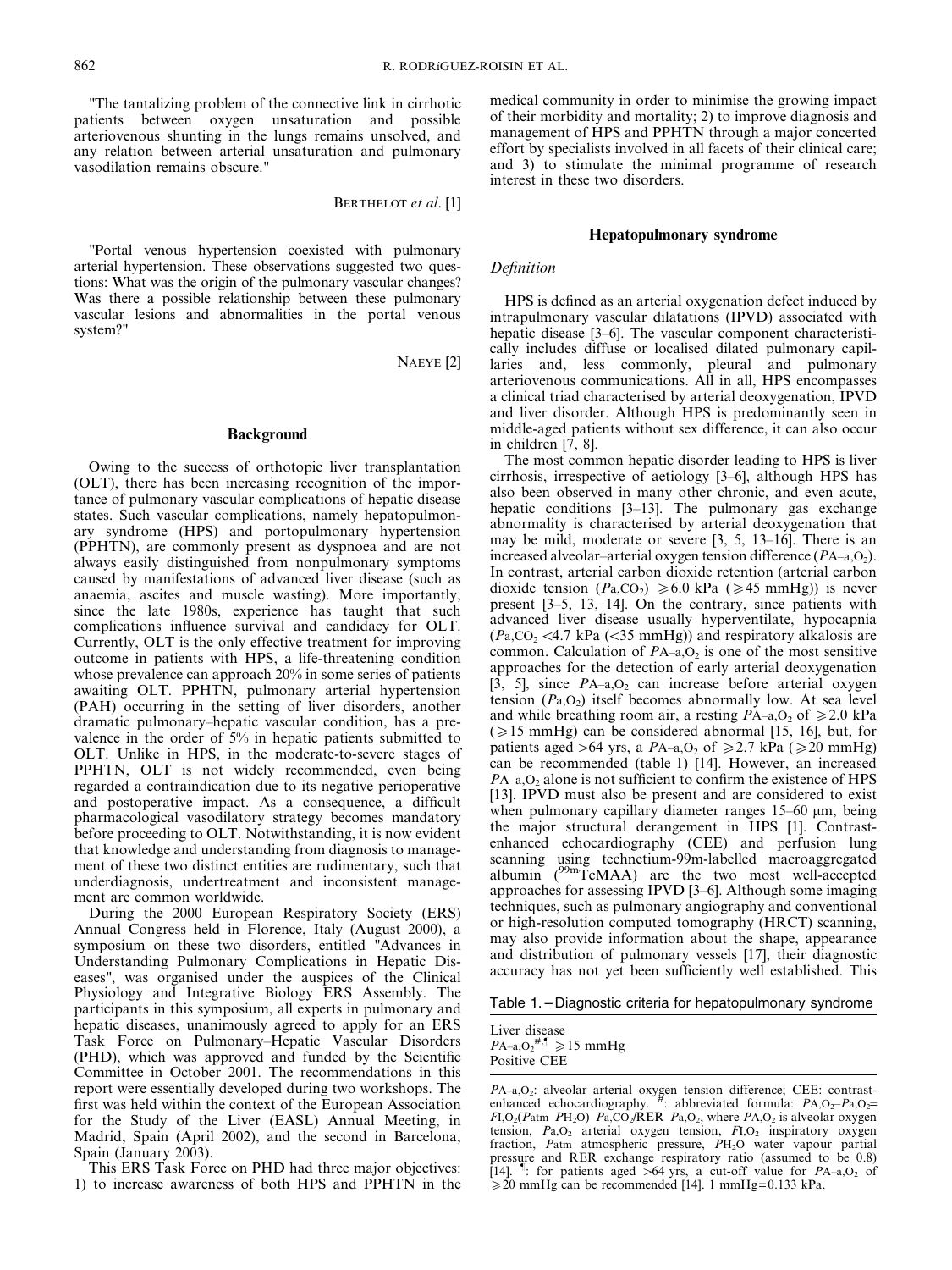combination of arterial deoxygenation, IPVD and liver disease is so unique that it supports the diagnosis of HPS even in the presence of associated chronic cardiopulmonary diseases, such as chronic obstructive pulmonary disease (COPD), bronchial asthma or idiopathic pulmonary fibrosis, which can also cause (or aggravate) arterial gas exchange abnormalities, including hypoxaemia with or without hypercapnia [18].

#### Staging of severity

Staging of the severity of HPS is important because severity influences survival [19–22], and is useful in determining the timing and risks of OLT [5, 21–23]. A classification of the severity of HPS based on oxygenation abnormalities in four stages is proposed (table 2) [3–6, 13, 14]. More severe HPS causes greater clinical symptoms [13, 14], probably affects quality of life and signals the need to consider specific therapeutic interventions (i.e. long-term oxygen therapy and embolotherapy) to offset the deleterious effects of tissue hypoxia [24]. Assessment of the severity of IPVD is difficult by means of CEE because this technique does not provide a quantitative evaluation. Extrapulmonary uptake of 99mTcMAA can be quantified, but the procedure has not been sufficiently standardised beyond a few centres. The sensitivity of both approaches for the detection of anatomical pulmonary arteriovenous communications or diffuse or localised vascular dilatations alone is similar [25].

#### Natural history and outcome

Definite statements concerning the natural history of HPS have been limited by two factors. First, few HPS patients are followed in any single centre. A multicentric database for OLT candidates described 20% of HPS patients who were denied this surgical procedure due to extrapulmonary comorbid conditions, with follow-up not reported [26]. In the largest single-centre-based series to date, in HPS patients  $(Pa.O_2$  cut-off of <9.3 kPa (<70 mmHg)) who did not undergo OLT until 1988 [27], median survival was 41 months following diagnosis of HPS, and the longest survivor not having undergone transplantation lived  $>10$  yrs. Mortality is usually due to complications of hepatic disease, as opposed to a primary respiratory event. A more recent prospective study demonstrated a shorter median survival  $\sqrt{(-11)}$  months) with similar causes of death [23].

Secondly, OLT interrupts or modulates the natural course of HPS. Not only has OLT become the treatment of choice for HPS in many centres, but successful OLT has also resulted in complete resolution of HPS in the majority of survivors of the early post-surgical period [6, 27]. Preliminary data suggests, however, slow recovery of arterial hypoxaemia,

Table 2. – Grading of severity of hepatopulmonary syndrome<sup>#</sup>

| Stage       | $PA-a, O_2$ <sup>[[,§ </sup> mmHg | $Pa_{1}O_{2}^{+,8}$ mmHg                                              |
|-------------|-----------------------------------|-----------------------------------------------------------------------|
| Mild        | $\geqslant$ 15                    | $\geq 80$                                                             |
| Moderate    | $\geq 15$                         | $<80 - \geq 60$                                                       |
| Severe      | $\geqslant$ 15                    | $<\!\!60\!\!-\!\geqslant 50$                                          |
| Very severe | $\geq 15$                         | $\langle 50 \rangle$ ( $\langle 300 \rangle$ on 100% O <sub>2</sub> ) |

 $PA$ –a,O<sub>2</sub>: alveolar–arterial oxygen tension difference;  $Pa$ ,O<sub>2</sub>: arterial oxygen tension. # : all with positive contrast-enhanced echocardiography;  $\frac{1}{2}$ : normal range  $4-8$  mmHg;  $\frac{1}{2}$ : normal range 100–80 mmHg (breathing room air at rest and at sea level) [14]; § : for patients aged >64 yrs, a cut-off value for  $PA-a, O_2$  of  $\ge 20$  mmHg and  $Pa, O_2$  of  $\langle 70 \text{ mmHg} \rangle$  can be recommended [14]. 1 mmHg=0.133 kPa.

but long-term survival following OLT in some HPS patients [6, 27]. Sporadic cases of PPHTN after OLT-induced HPS resolution have been reported [6, 28, 29].

In patients with portal hypertension, the natural history of HPS is not sufficiently understood, since its precise pathogenic mechanisms remain unsettled [6]. Moreover, the prevalence of HPS varies widely between pulmonary and liver centres. In patients with cirrhosis, the mean prevalence of subclinical HPS is 15% [3, 30], depending on the cut-off values of  $Pa_1O_2$  used to define the entity [14] and/or means of calculation of  $PA_{-a, O_2}$  to diagnose HPS (table 1) [3, 5, 13, 14]. In patients with unusual hepatic diseases, the prevalence of HPS is unknown, although it may be anticipated to be extremely low, given the lower incidence of these hepatic conditions compared with that of liver cirrhosis. In chronic viral hepatitis with or without cirrhosis, the prevalence of HPS is  $\sim$ 10% [9]. The prevalence of HPS in OLT candidates (18%) is elevated [13] and has been reported to be as high as 28% in Budd-Chiari syndrome [11]. Rare cases of HPS in combination with PPHTN before OLT have also been documented (Ph. Hervé and R. Rodríguez-Roisin, personal communications) [31]. The behaviour of  $Pa<sub>1</sub>O<sub>2</sub>$  in advanced cirrhotic patients without HPS remains unknown [32], as does the outcome of HPS with coexisting cardiopulmonary comorbid conditions.

#### Pathophysiology

The major primary structural disturbance in HPS is dilatation of the pulmonary pre-capillary and post-capillary vessels that allows mixed venous blood to pass either very quickly or even directly into the pulmonary veins [3–6]. Absent or reduced pulmonary vascular tone with impaired hypoxic vasoconstriction may also occur [33, 34]. There are three well-known intrapulmonary determinants of arterial deoxygenation, namely alveolar ventilation–perfusion  $(V'A)$  $O'$ ) imbalance, increased intrapulmonary shunt (*i.e.* nonventilated or zero  $V'$ A/Q' units) and diffusion impairment to oxygen, essentially reflecting a diffusion–perfusion defect [35], and all may be present in advanced HPS [3–6, 33, 34, 36–40]. By contrast, the role of direct portopulmonary venous communications to arterial deoxygenation is negligible [3]. However, the relative contributions of the former three determinants appear to vary. Although it is agreed that  $V'$ A/O' mismatching is the pivotal mechanism for arterial deoxygenation since it fits well with the presence of lung regions in which alveoli are normally ventilated but overperfused, the relevance of the other two factors remains somewhat speculative [41]. An added conceptual difficulty is the reconciliation of the presence of elevated levels of increased intrapulmonary shunt (i.e.  $\geq 20\%$  of cardiac output  $(Q')$ ) despite the active  $P_{a, O_2}$  response to 100% oxygen (*i.e.*  $Pa_{1}O_{2} > 40$  kPa ( $>300$  mmHg)) observed in many patients. Diffusion impairment to oxygen, as shown by a greater predicted (according to the multiple inert gas elimination technique) [42] than measured  $P_{a, O_2}$  [40, 41] while breathing room air, is also present in advanced HPS, a mechanism also consistent, in part, with the common finding of a low diffusing capacity of the lung for carbon monoxide ( $DL,CO$ ). It is of note that the presence of an elevated  $Q'$ facilitates, in part, this favourable  $Pa<sub>1</sub>O<sub>2</sub>$  response to breathing 100% oxygen, other things being equal. Presumably, DL,CO is reduced because the distance between the alveoli and the red cells in the central stream of the dilated pulmonary microvessels is too great for complete equilibration of carbon monoxide with haemoglobin. Although capillary blood volume is likely to be increased, diffusion impairment to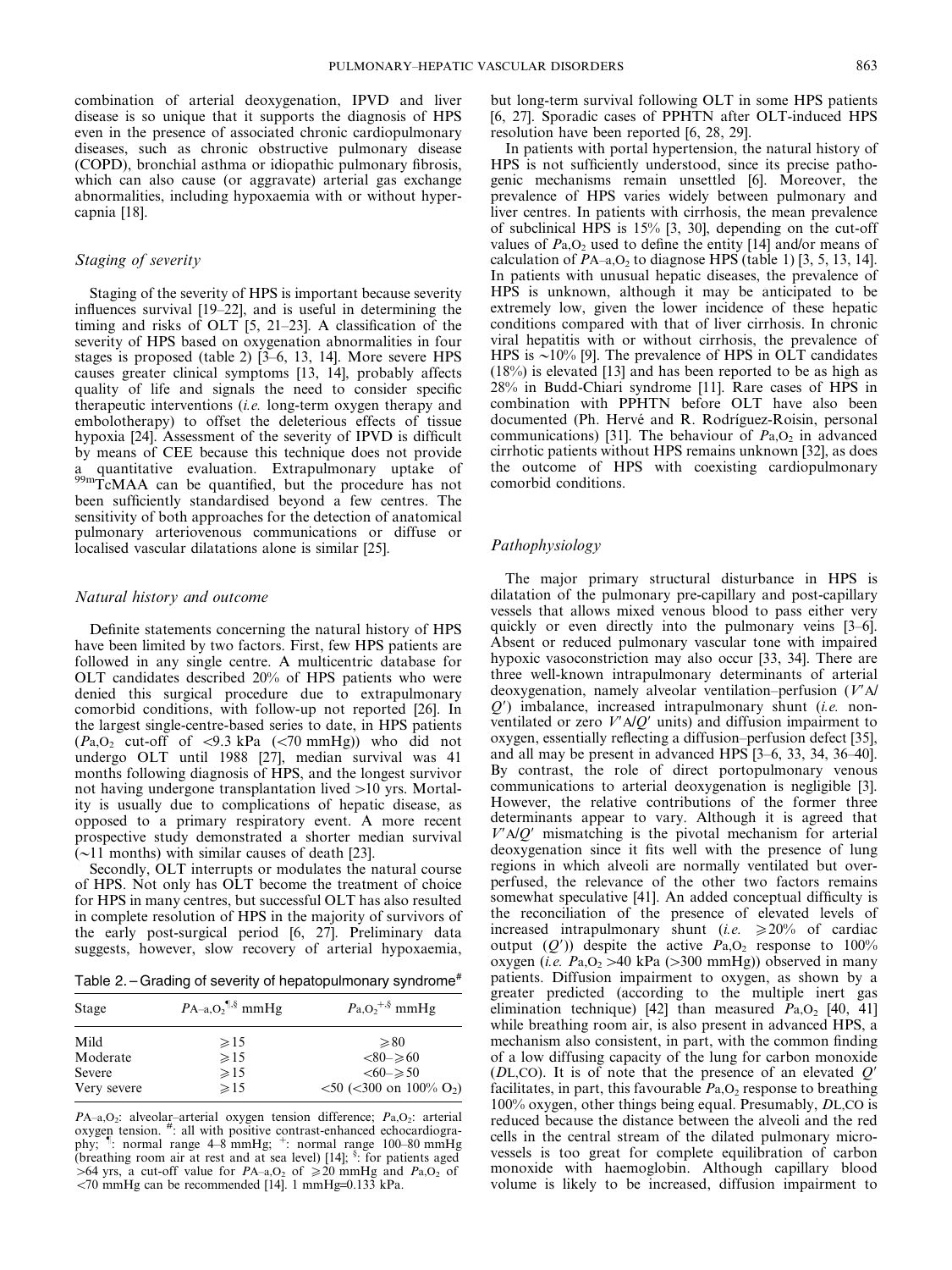oxygen may be aggravated, in part, by a high  $Q'$ , resulting in a shorter transit time of the red blood cell and, hence, contributing to the development of a diffusion–perfusion imbalance [35]. Nevertheless, this pulmonary gas exchange status is still consistent with the coexistence of the three mechanisms of hypoxaemia mentioned previously, their individual roles varying according to HPS severity (table 2) [3]. Thus, early HPS stages with normoxaemia  $(Pa, O<sub>2</sub>)$  $\geq 10.6$  kPa ( $\geq 80$  mmHg)) and increased PA–a,O<sub>2</sub>  $(\geq 2.0 \text{ kPa } (\geq 15 \text{ mmHg}))$  alone or with moderate levels of hypoxaemia ( $Pa, O_2 \ge 8.0$ –<10.6 kPa ( $\ge 60$ –<80 mmHg)) may be associated with mild  $V'AD'$  inequality and modest intrapulmonary shunt  $\left(\langle 10\% \text{ of } \overline{O'} \right)$ , but rarely with diffusion impairment, whereas, in severe HPS ( $Pa, O_2 \ge 6.7 \le 8.0$  kPa  $(\geq 50$ – $\leq 60$  mmHg)), and also in the most severe hypoxaemic stages ( $P_{a,0_2}$  <6.7 kPa (<50 mmHg)), all three determinants of arterial deoxygenation can coexist. Hyperventilation, by increasing alveolar oxygen tension, and high  $O'$ , by raising mixed venous oxygen tension, may diminish the reduction in  $Pa, O<sub>2</sub>$  [43]. The influence of coexisting chronic lung disorders, such as COPD or idiopathic pulmonary fibrosis, of relatively common occurrence in HPS patients, on arterial desaturation remains unsettled [18].

#### Pathology

Several pathological abnormalities have been documented in the pulmonary vasculature of cirrhotic patients with HPS [44]. These abnormalities include diffuse or localised dilatation of alveolar pre-capillary and post-capillary vessels, pleural (surface) and pulmonary anatomical artery-to-vein communications and portopulmonary venous anastamoses [1]. However, the few detailed pathological studies were carried out before the standardisation of a universal definition of HPS and prior to the availability of imaging modalities used to detect IPVD. Nonetheless, dilatation of capillary vessels in alveolar regions [1, 45] is a central prerequisite and the principal pathophysiological hallmark of arterial deoxygenation in both human and experimental HPS [46, 47]. In addition, in animal models, intravascular accumulation of macrophages in the pulmonary microcirculation and increased numbers of pulmonary capillaries have been shown, suggesting a vasculogenic response [47, 48]. Whether similar changes occur in humans and are important pathogenically has not been resolved.

#### Pathogenesis

Most clinical cases have been reported in the setting of liver cirrhosis and portal hypertension, although controversy exists over whether the frequency and severity of HPS correlate with the degree of hepatic synthetic dysfunction and portal hypertension [6, 19, 25, 49]. The evidence that HPS occurs in both extrahepatic portal venous obstruction [50] and hepatic venous outflow obstruction without cirrhosis (extrinsic liver disease) [51] shows that severe hepatic dysfunction and cirrhosis are not absolutely required for HPS to develop. In addition, the finding that HPS can occur in the setting of acute [52] and chronic noncirrhotic hepatitis [7, 9] demonstrates that portal hypertension may not be present in all cases. Finally, a clinical syndrome similar to HPS is observed in congenital disorders without liver injury in which either hepatic venous blood flow does not reach the lung [53] or portal venous blood reaches the inferior vena cava without passing through the liver [54], supporting the theory that

factors either produced or metabolised in the liver can modulate the pulmonary vasculature.

Enhanced pulmonary production of nitric oxide (NO) has been implicated in the development of IPVD in cirrhotic patients with HPS [55–59]. Exhaled NO levels are increased in HPS patients and normalise after OLT [56–58], as HPS resolves or is minimised. However, the mechanism of increased endogenous NO production and its relationship to the presence of portal hypertension, the hyperdynamic circulation and the degree of liver injury, remains uncertain. In addition, whether other mediators might contribute to IPVD has not yet been studied.

Experimentally, chronic common bile duct ligation (CBDL) is the only identified rat model of HPS [60, 61], whereas partial portal vein ligation has been used as a control intervention in which both portal hypertension and a hyperdynamic circulation develop without hepatic injury and subsequent HPS [61]. Early studies focused on the vasoconstrictor role of eicosanoids and the increased numbers of intravascular macrophage-like cells [48, 60, 62]. Subsequent work identified increased pulmonary vascular endothelial (eNOS) and inducible (iNOS; in macrophages) NO synthase expression and activity as the origin of the increase in pulmonary NO production [63–68]. Intravenous  $N<sup>G</sup>$ -nitro-Larginine methyl esther (L-NAME) improved hypoxaemia in CBDL rats, thereby supporting the pathogenic role of excessive pulmonary NO release in HPS [69]. Further studies have demonstrated that increased hepatic production and release of low levels of endothelin  $(ET)$ -1 is one mechanism for triggering an increase in pulmonary eNOS levels and vasodilatation after CBDL [64, 65]. This is associated with a selective increase in pulmonary vascular  $ET_B$  receptor expression in cirrhosis and portal hypertension, an event that appears to enhance  $ET_B$  receptor-mediated  $ET-1$ -induced NO production [66]. The roles of other enzymes and mediators investigated have recently refocused interest on the accumulation of intravascular macrophages. An increase in pulmonary iNOS expression [63] has been observed in CBDL [67], predominantly in intravascular macrophage-like cells, and was felt to be an important source of NO. Furthermore, treatment of CBDL with norfloxacin decreased macrophage accumulation and normalised iNOS but not eNOS levels [68], hence, supporting a role for bacterial translocation in pulmonary macrophage accumulation and its contribution to IPVD. Pentoxifylline, an inhibitor of tumour necrosis factor (TNF)- $\alpha$  production in macrophages [70], also prevented HPS in the rat model [71], thereby supporting its pathogenic role. Recent work suggests that ET-1 and TNF- $\alpha$ can both interact in the development of experimental HPS [72]. More recently, the findings of increased haem oxygenase-1 expression and carbon monoxide production in CBDL support their role in the progression of IPVD [73, 74]. Figure 1 highlights some of these mechanisms.

#### Clinical diagnosis

Symptoms and physical examination. Shortness of breath is a common symptom when arterial hypoxaemia associated with HPS develops in the setting of chronic liver disease. The development of HPS does not appear to correlate uniformly with the severity of underlying liver disease, as characterised by the Child-Pugh score [19, 49]. Characteristic but not pathognomic of HPS, however, is the typical complaint of platypnoea (increased dyspnoea from the supine to upright position) [5] and the associated finding of orthodeoxia (decrease in  $Pa_0 \geq 5\%$  or  $\geq 4$  mmHg from the supine to upright position) [36, 75], whose mechanism has been recently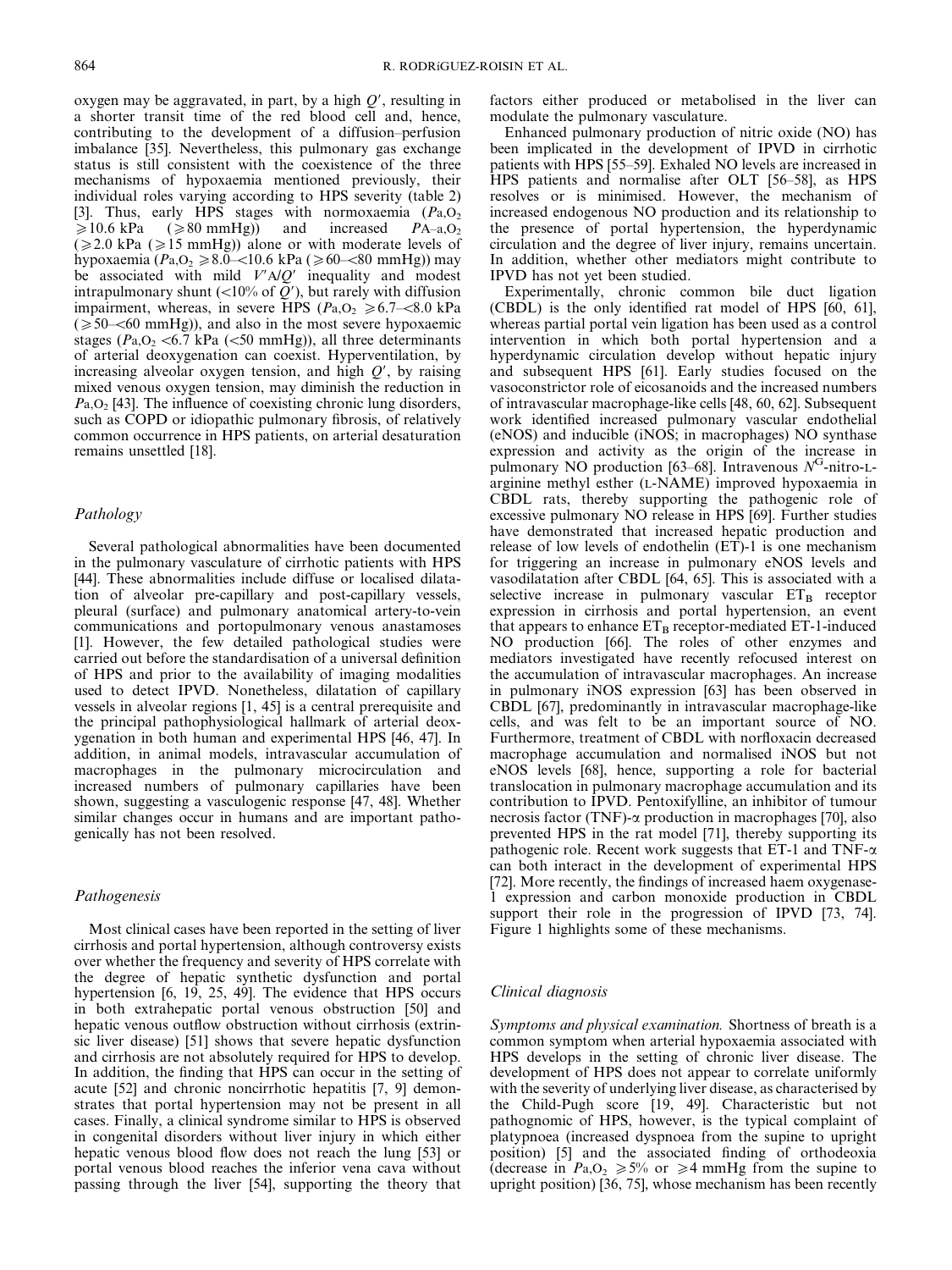

Fig. 1. – Working model of molecular alterations in the pulmonary microcirculation in experimental hepatopulmonary syndrome (HPS). a) In the normal microvasculature, a balance of vasoconstrictive and vasodilatory factors, including paracrine endothelin (ET)-1-mediated vasoconstriction through the ET<sub>A</sub> receptor ( $\blacksquare$ ) on smooth muscle cells (SMCs) and ET-1-mediated vasodilatation mediated through the ET<sub>B</sub> receptor ( $\Box$ ) linked to endothelial nitric oxide synthase (eNOS) in endothelial cells (ECs), maintain tone. b) During the development of HPS, a number of alterations, both directly and indirectly related to hepatic injury and portal hypertension, result in the production or release of mediators into the venous circulation, where they influence the pulmonary microcirculation. Increased expression of pulmonary endothelial  $ET_B$  receptors and increased hepatic production and release of ET-1 contribute to an increase in eNOS expression and enhanced nitric oxide (NO) production in the microvascular endothelium during the initiation of HPS. Tumour necrosis factor (TNF)-a-mediated accumulation of intravascular macrophage-like cells also occurs after chronic common bile duct ligation. Haem oxygenase (HO)-1 and inducible nitric oxide synthase (iNOS) expression increase in these cells and contribute to the progression of HPS. CO: carbon monoxide.

clarified [75]. Early exertional dyspnoea may evolve into dyspnoea at rest as hypoxaemia progresses. Fatigue resulting from anaemia and hepatic dysfunction may be difficult to distinguish from HPS-induced hypoxaemia. Spider naevi, digital clubbing, and cyanosis of the lips and nail beds are consistent findings in advanced HPS, although they are not entirely specific [5, 33, 76]. Clinicians should also be aware that common chronic pulmonary comorbid conditions, in particular COPD, bronchial asthma and idiopathic pulmonary fibrosis, coexist in approximately a third of HPS patients [18, 23, 77]. Extrapulmonary complications of rightto-left pulmonary communications, such as the development of a brain abscess [78, 79] or intracranial haemorrhage [80], and hypoxaemia-induced polycythaemia [81], have been reported. Information on health status is not available.

Lung function tests. Both forced spirometric results and static lung volumes (by plethysmography or helium-dilution) are characteristically within normal limits in HPS in the absence of pulmonary comorbid conditions [12, 22, 82]. Although mild-to-moderate ventilatory abnormalities may be present in some patients [22, 82], a moderately to severely reduced DL,CO after adequate correction for anaemia [83] appears to be a common functional marker of HPS [3, 13]. Compared to the full reversibility of all functional and clinical outcomes, a sustained low DL,CO in HPS patients 1 yr after successful OLT is an intriguing finding [84, 85], which could be related to collagen tissue deposition in pulmonary capillary and venule walls, as shown in a single *post mortem* study [86]. Since the mechanism of low DL,CO remains unsettled, this gas exchange descriptor is not recommended for the screening evaluation of HPS (see below).

Arterial blood gas tensions, assessed at rest while breathing room air and in the sitting position by arterial puncture or through an indwelling arterial catheter, are mandatory for both the diagnosis and staging of severity of HPS, and encompass a wide spectrum of abnormalities from a simple

increase in  $PA$ –a, $O_2$  alone to very severe, life-threatening levels of hypoxaemia, usually associated with hypocapnia. During exercise, patients with HPS achieve lower peak oxygen uptakes than cirrhotics without HPS, with more hypoxaemia and an elevated dead space, hence, suggesting that abnormal pulmonary ciculation contributes to further exercise limitation in HPS [87]. Pulse oximetry for the assessment of arterial oxygen saturation  $(Sa, O<sub>2</sub>)$  is useful in the follow-up of patients with moderate-to-severe HPS, particularly children, before OLT, but is not sufficiently accurate to replace the detailed information provided by routine arterial blood gas tension determination (because of the shape of the oxyhaemoglobin dissociation curve).

Haemodynamics. A hyperkinetic circulatory state, with high  $Q'$  and low systemic vascular resistance and pulmonary vascular resistance (PVR), is present in 30–50% of cirrhotic patients and generally correlates with the Child-Pugh score [88–92], especially in patients with moderate-to-severe HPS. Patients with portal hypertension show a low median PVR with a wide range [88]. Systemic and pulmonary vasodilatation in cirrhosis and portal hypertension appears to be the consequence of a widespread decrease in vascular tone [92, 93] that results in impaired responsiveness to vasoconstrictors [94, 95]. Hypoxic pulmonary vasoconstriction is absent or mitigated in  $\sim$ 30% of patients with advanced cirrhosis, with or without associated HPS, and appears to become less evident as liver disease worsens [33, 34, 96–98]. Whether or not a progressive loss of pulmonary vascular tone as liver disease deteriorates contributes to IPVD and the development of HPS remains controversial [22, 98, 99].

Biochemistry and noninvasive exhaled biomarkers. No serum test of hepatic function has been shown to be of value in the diagnosis of HPS [3–6]. However, serum progesterone and oestradiol levels are generally elevated in HPS [99] and both hormones have been correlated with the appearance of spider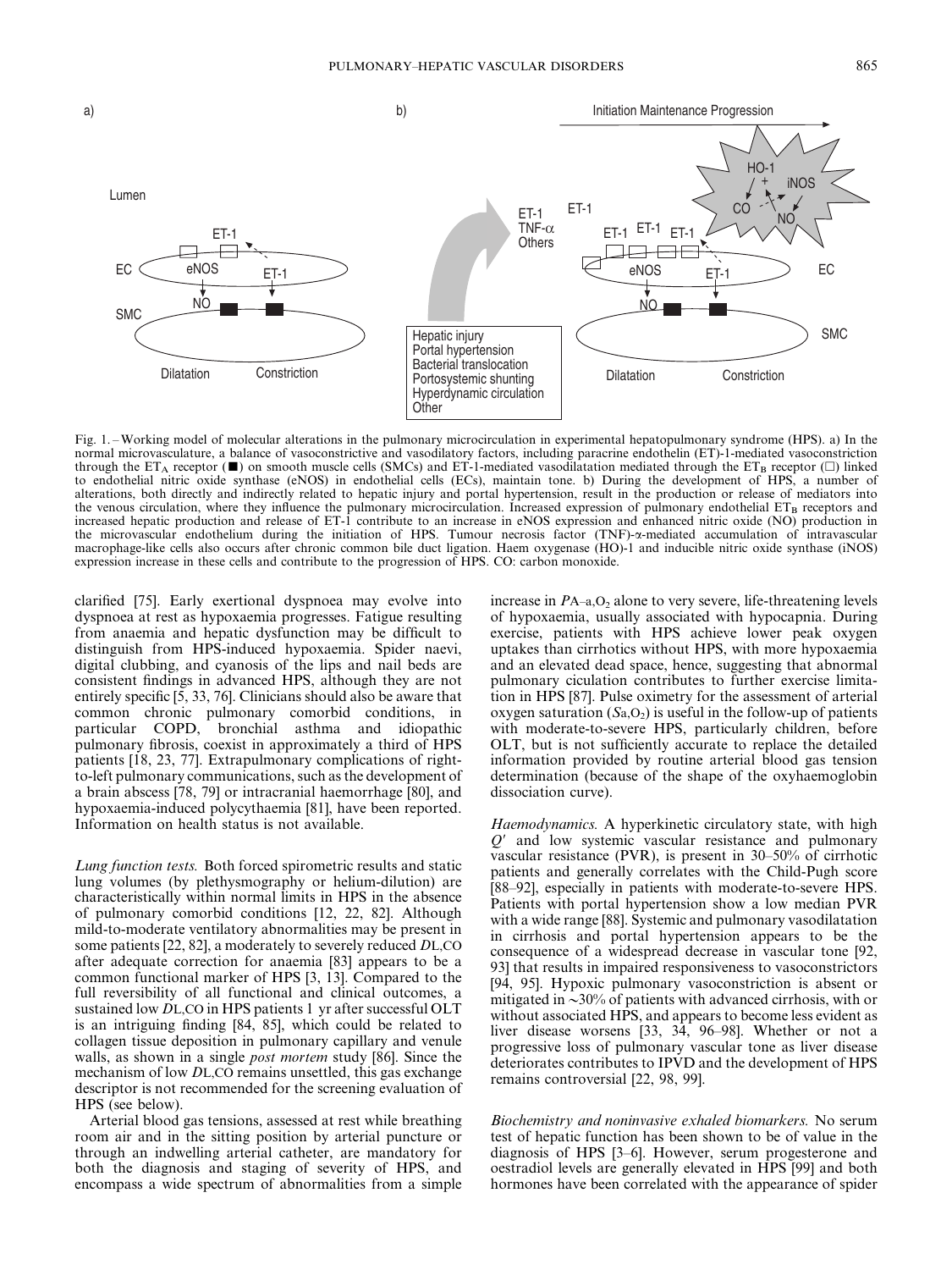naevi, a finding also related to haemodynamic and gas exchange abnormalities in cirrhotic patients [33]. Sex hormone levels and IPVD return to normal after OLT, suggesting a pathogenic role in HPS [99]. Serum nitrite/nitrate levels are increased in liver cirrhosis and this is related to endotoxaemia [100]. Increased exhaled NO levels, derived from the alveolar region [101,102], are observed in patients with advanced cirrhosis with and without HPS [57, 58, 103], and correlate with the abnormally increased  $PA$ –a, $O_2$  [57] and high  $Q'$  [103]. Partial or complete resolution of clinical and functional markers of HPS after using different inhibitors and/or interventions that block the effects of NO, such as methylene blue [59, 104] and L-NAME [105], or following smoking [106] and OLT [56], sporadically or anecdotally reported, support the idea that increased endogenous pulmonary NO could play a pivotal role in the development of arterial deoxygenation. Further clinical studies are needed to establish the precise utility of exhaled NO in the clinical workup of HPS. To date, no data are available regarding exhaled gas condensates [107].

Lung imaging. Contrast-enhanced echocardiography. Transthoracic echocardiography with contrast enhancement (CE-TTE) provides a sensitive, noninvasive and qualitative screening approach for the detection of IPVD, the central defining structural characteristic of HPS [108], and is considered the gold standard for the diagnosis of HPS. It is commonly accomplished by hand agitation of 10 mL normal saline, resulting in microbubbles  $\leq 90 \text{ µm}$  in diameter), which are injected into an upper extremity vein. Detection of microbubbles within the left atrium is considered positive CEE. Microbubbles are physiologically trapped and absorbed by normal alveoli during the first pass and should not appear in the left atrium. Following microbubble appearance in the right atrium, immediate appearance in the left atrium (within less than three cardiac cycles) suggests an intra-atrial right-to-left communication, whereas delayed appearance in the left heart cavities (within greater than three cardiac cycles) implies definite IPVD [5, 108]. Although positive CE-TTE results are found in 11–47% of patients with liver disease (with or without associated HPS), only 32–59% of these patients have arterial hypoxaemia [49, 109–113]. Patients with positive CE-TTE results and normal arterial oxygenation may have forme fruste (or clinically silent) HPS, but their outcome remains unknown [114]. Indocyanine green solution (microbubble size  $\leq 90$  µm) [109] or a modified gelatin solution (which creates microbubbles of  $10±2 \mu m$ ) [115] are the alternative contrast agents used and possibly contribute to the different prevalence findings [14].

Transoesophageal echocardiography. Alternatively, transoesophageal echocardiography with contrast enhancement (CE-TEE) may be superior to CE-TTE for the diagnosis of IPVD in cirrhotic patients with HPS, being more sensitive and showing better correlation with  $Pa, CO<sub>2</sub>$  and DL,CO than in patients without HPS [116]. Further, it can definitively discern the passage of microbubbles through an interatrial pathway versus microbubble entrance into the left atrium from the pulmonary veins. However, CE-TEE is more expensive, requires sedation and poses a theoretical risk in patients with oesophageal varices, which may be present in patients with liver disease. Since CE-TTE has been shown to be more sensitive than lung perfusion scanning for the detection of IPVD [19], with the additional advantage that it can be conducted as part of routine echocardiographic screening for pulmonary hypertension by Doppler assessment of tricuspid systolic peak regurgitant jet velocity (see Portopulmonary hypertension section), it can be recommended as the best choice for screening for both HPS and PPHTN.

Perfusion lung scanning. Whole-body <sup>99m</sup>TcMAA scanning allows for the detection of IPVD, along with their quantification, detecting areas with both low and zero  $V'$ A/  $\hat{Q}$ <sup>'</sup> units [49, 117]. Since macroaggregates are  $>20$  µm in diameter, they are normally trapped in the pulmonary vascular network. In patients with intracardiac shunt or IPVD, radiolabelled particles bypass, or pass through, the pulmonary vascular bed and are transported to and retained by extrapulmonary regions, such as the brain, kidneys, spleen and liver. The major disadvantage of perfusion lung scanning relative to CE-TTE is its inability to differentiate between intracardiac communications and IPVD. In addition, the sensitivity of lung perfusion scanning is lower than that of CE-TTE in detecting HPS [49]. However, the radionuclide approach allows the quantification of IPVD by assessment of systemic and pulmonary uptake, and various indices have been proposed [19, 118]. In addition, increased systemic distribution of radiolabelled particles does not occur in chronic associated respiratory comorbid conditions, whereas CEE results remain positive, such that the 99mTcMAA approach may be of help in evaluating the contribution of HPS to arterial hypoxaemia in these patients. One validated perfusion (or shunting) index not, however, used routinely takes into account the <sup>99m</sup>TcMAA activity of the liver and the brain [19, 20, 49], with a cut-off value of  $\geq 6\%$  of Q' when intracardiac communications or IPVD are present. The assessment of IPVD using the isotopic method provides shunt estimates that often exceed the functional estimates of shunt provided by the conventional 100% oxygen method [25]. This is because IPVD may continue to participate in alveolar gas exchange, especially when the driving oxygen pressure is increased by the administration of high oxygen concentrations. Finally, the combination of quantifying the severity of arterial deoxygenation and the degree of intrapulmonary shunting indices by <sup>99m</sup>TcMAA may offer complementary information for the stratification of HPS patients at greater risk of OLT mortality [19–21].

Pulmonary angiography. One pulmonary angiographic study in a small subset of HPS patients demonstrated two angiographic patterns: type I, or diffuse, and type II, or focal [17]. The type I pattern was subdivided into a "minimal" pattern, characterised by normal vessels or fine diffuse spidery arterial vascular abnormalities, and an "advanced" pattern, with a diffuse spongy or blotchy appearance. The type II pattern, more infrequent, consisted of focal arteriovenous communications similar to those seen in hereditary haemorrhagic telangiectasia. Patients with "advanced" type I and type II patterns may exhibit a poor response to oxygen breathing  $(\dot{P}_{a,O_2}$  <40 kPa (<300 mmHg)). Under these circumstances, the latter subset of patients may be considered for vascular embolisation, as type II lesions are not reversible and the patients may be at risk of cerebral embolism and/or abscess [17, 78, 79]. Type I lesions can also be successfully embolised with subsequent marked increases in  $Pa, O<sub>2</sub>$ , as shown in a case report [24].

Thoracic computed tomographic scanning. There is little information regarding the use of conventional thoracic computed tomography (CT) scans for the diagnosis of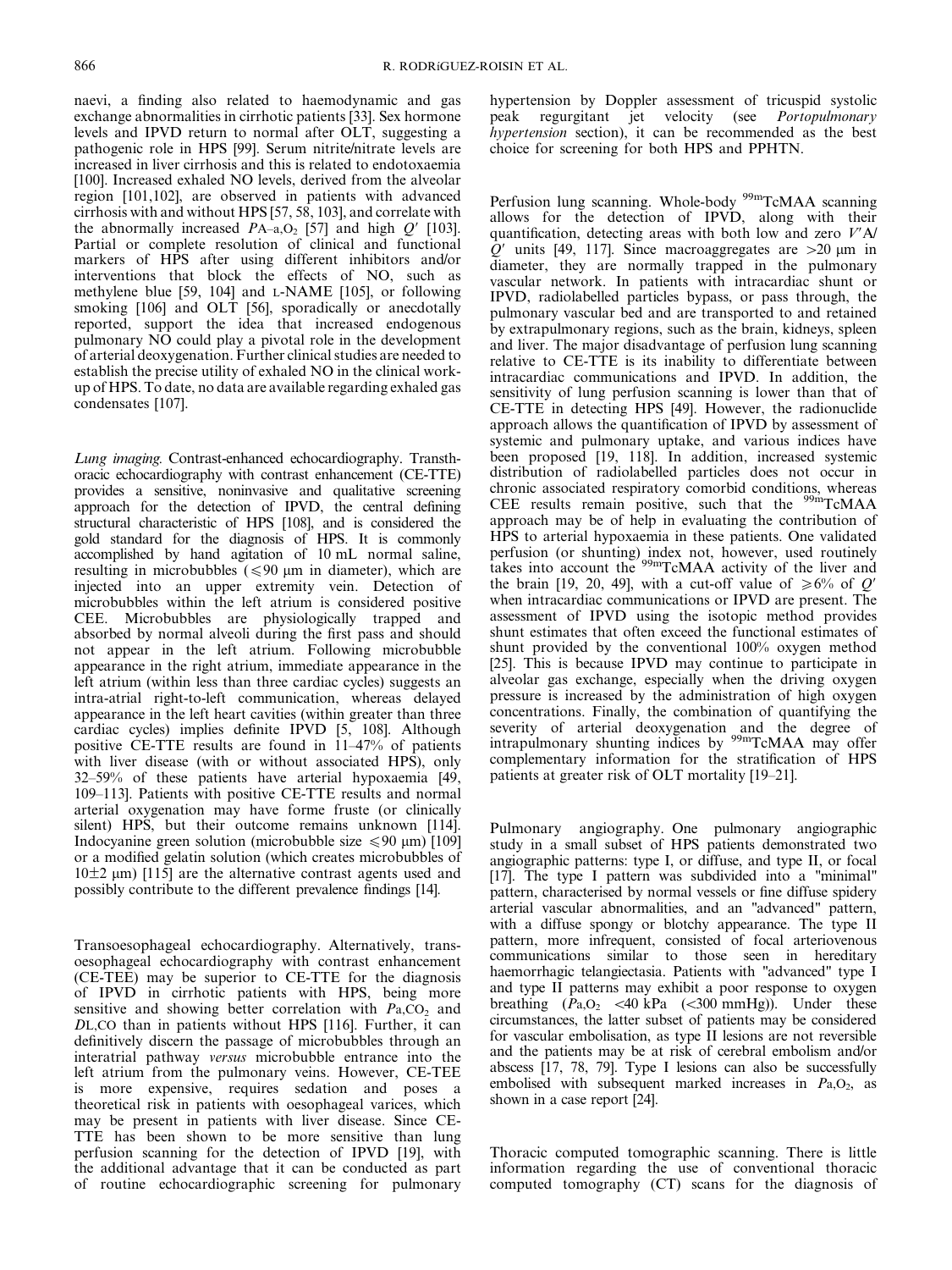HPS. In one small study, CT demonstrated that the peripheral pulmonary arteries were significantly dilated compared with controls and normoxaemic cirrhotic patients [119]. However, a retrospective study did not confirm these results [120]. A thoracic HRCT scan may be useful for excluding coexistent chronic respiratory conditions when HPS is suspected [18].

#### Screening

The major screening steps for HPS are summarised in figure 2, and are particularly recommended for all OLT candidates and for hepatic patients who have shortness of breath. Arterial blood gas levels, including calculation of  $PA$ –a, $O<sub>2</sub>$  using the abbreviated formula (table 1), are measured, and, if an abnormally increased  $PA$ –a, $O<sub>2</sub>$  is confirmed, with or without coexisting hypoxaemia, both CEE and a complete set of lung function tests (forced spirometry with bronchodilator response, static lung volumes and DL,CO) are carried out. A negative CEE result excludes the diagnosis of HPS, whereas a positive CEE result establishes the diagnosis of HPS, irrespective of the presence or absence of intrinsic cardiopulmonary disease. In the event of normoxaemic HPS (increased  $PA$ –a, $O<sub>2</sub>$  alone with positive CEE results), arterial blood gas levels should be measured, at least once a year, to detect any abnormal  $Pa, O_2$  change, and/or if symptoms (essentially dyspnoea) appear. In addition, thoracic HRCT may be carried out, irrespective of the detection of any abnormal lung function tests, in order to rule out underlying subclinical chronic pulmonary disorders. Complementarily, the perfusion index calculated from a whole-body <sup>99m</sup>TcMAA the perfusion index calculated from a whole-body  $\frac{9}{2}$ scan [49] can be helpful in estimating the outcome after OLT (see below).

If hypoxaemia is mild to moderate  $(PA_{-a}, O_2 \ge 2.0 \text{ kPa})$  $(\geq 15 \text{ mmHg})$  and/or  $P_{a, O_2} \geq 8.0$ -<10.6 kPa ( $\geq 60$ -



Fig. 2. – Algorithm for screening and therapeutic decisions in hepatopulmonary syndrome (HPS). OLT: orthotopic liver transplantation;  $P_{a,0_2}$ : arterial oxygen tension;  $P_{A-a,0_2}$ : alveolar–arterial oxygen tension difference; CEE: contrast-enhanced echocardiography; PFT: pulmonary function test; MAA: macroaggregated albumin. <sup>#</sup>: highresolution thoracic computed tomographic scanning is highly recommended in order to exclude chronic respiratory comorbid conditions;<br> $\frac{1}{2}$  bigh risk for nost operative OLT mortality,  $\frac{1}{2}$  mmHg-0.133 kPa : high risk for post-operative OLT mortality. 1 mmHg=0.133 kPa.

 $\langle 80 \text{ mmHg} \rangle$ , periodic follow-up is recommended, at least once a year, with assessment of lung function, including pulse oximetry and/or arterial blood gas levels if necessary  $(S_{a},O_{2})$  $\langle 89\% \rangle$ . If hypoxaemia progressively deteriorates in a symptomatic (breathless) patient, then OLT can be considered. Likewise, if hypoxaemia is severe ( $Pa, O_2 \ge 6.7 \le 8.0$  kPa  $(\geq 50$ – $\lt 60$  mmHg)), consideration of OLT is vital. If the hypoxaemia is very severe or extreme  $(P_{a,0_2} < 6.7 \text{ kPa})$  $(<50$  mmHg)) [21] and/or cardiopulmonary comorbid conditions exist [18], OLT needs to be considered on an individual basis after full assessment of the severity and prognosis of the associated extrahepatic disorders. Lung biopsy specimens are not required for diagnosis of HPS as IPVD are not reliably detected in tissue specimens. However, if coexisting idiopathic lung fibrosis is suspected in the face of potential OLT indication on the basis of severe HPS, then lung biopsy can be required to determine suitability for OLT.

#### Management

Pharmacological treatment. A number of small uncontrolled trials using various classes of drug, such as somatostatin analogue  $[17]$ ,  $\beta$ -blockers  $[121, 122]$ , cyclooxygenase inhibitors [123, 124], glucocorticoids and immunosuppressors (cyclophosphamide) [125], pulmonary vasoconstrictors (almitrine) [126, 127], NO inhibitors [59, 104–106, 128], inhaled NO [129, 130], antimicrobials [68, 131] and garlic preparation [132], for the treatment of HPS have been reported. None of the studies, however, demonstrated consistent improvement in oxygenation and/or IPVD, as all were of inadequate size to test efficacy. In addition, rare spontaneous recovery has been observed in HPS [7, 133], although the mechanism remains uncertain. Future randomised placebo-controlled multicentric trials are needed in order to further investigate these and new therapeutic interventions.

Nonpharmacological treatment. Long-term oxygen therapy. HPS patients with severe hypoxaemia  $(Pa, O_2 \le 8.0 \text{ kPa})$  $( $60 \text{ mmHg}$ )$  at rest are commonly seen and should receive continuous long-term low-flow oxygen therapy. No data are available, however, regarding the efficacy, compliance, tolerance and cost-effectiveness of such a therapeutic approach.

Transjugular intrahepatic portosystemic shunt. Portal hypertension appears to play a central role in the pathogenesis of HPS. Accordingly, a reduction in portal pressure might be beneficial in HPS [134–137]. To date, only a few case reports using transjugular intrahepatic portosystemic shunt (TIPS) for HPS have been published, and have shown variable short-term effects on pulmonary gas exchange [134, 137]. Therefore, insufficient data are available to support TIPS as a compassionate therapeutic approach in HPS [138].

Cavoplasty. This effective decompressive treatment in patients with suprahepatic inferior vena cava obstruction causing Budd-Chiari syndrome showed promise in reversing coexistent HPS [11]. Similarly, venous decompression by abscess drainage resolved HPS in a single case with Budd-Chiari syndrome [11].

Embolisation. Coil embolisation (embolotherapy) in type II angiographic pattern HPS [17] has been reported to improve arterial oxygenation (as a temporary measure) in a single case report [24].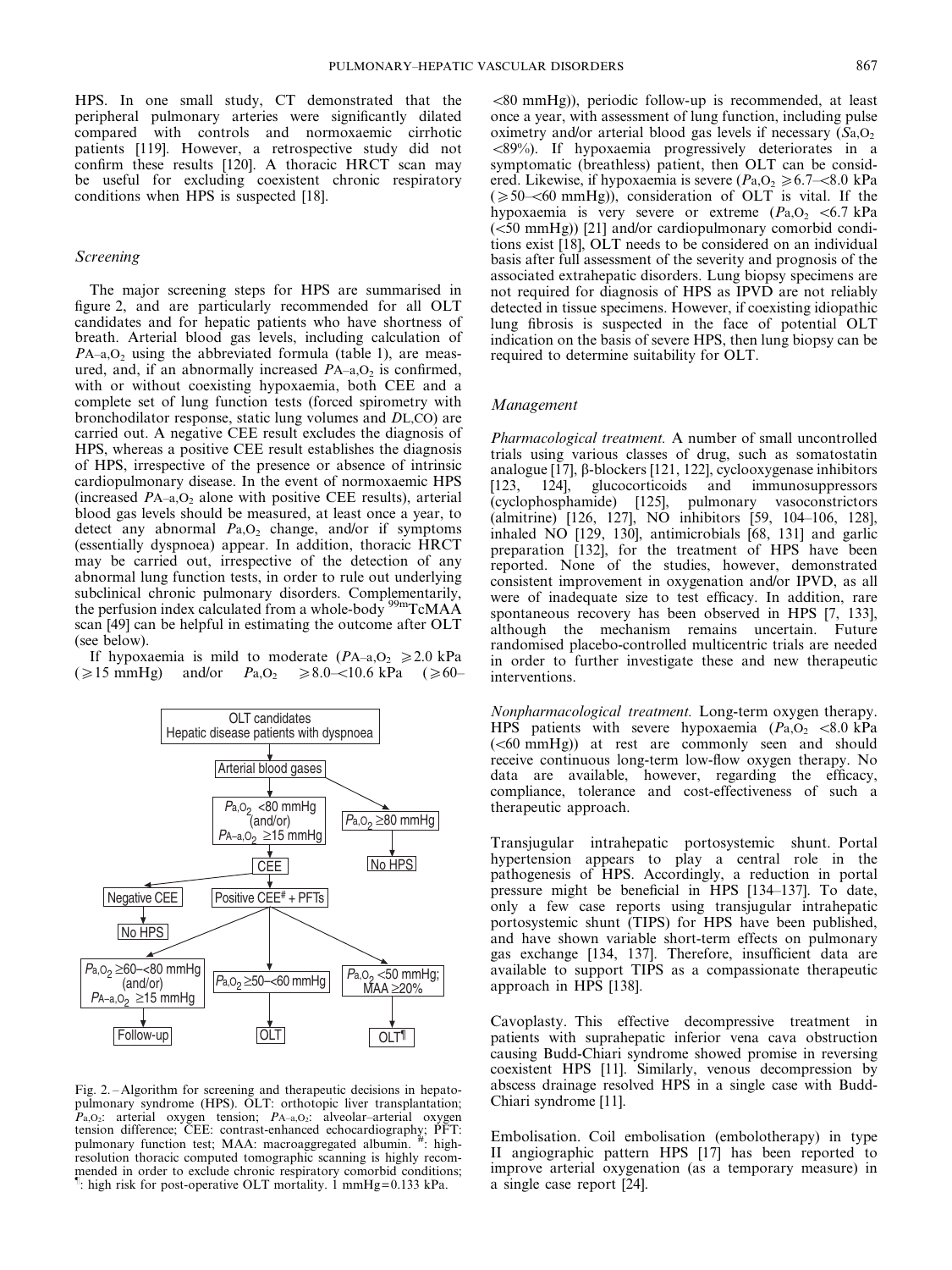Orthotopic liver transplantation. Complete resolution of HPS following OLT has been observed in  $>80\%$  of reported cases, and many centres currently view HPS as an indication for OLT [139–145], particularly in the paediatric population [146–149]. Morbidity may be higher after OLT in severe HPS, based on pre-OLT severity of<br>hypoxaemia and abnormal extrapulmonary <sup>99m</sup>TcMAA uptake [21, 22]. Such patients, depending on local surgical and post-OLT expertise facilities, might benefit from referral to highly specialised transplantation centres with significant HPS experience. Spontaneous recurrence of HPS [150, 151] and development of PPHTN before [31] or following OLT for HPS [6, 29] have been reported, but appear to be rare events. Liver transplantation from living donors for HPS has been shown to be successful in children [152], but no data are available in adults.

#### Task Force recommendations

The major Task Force recommendations concerning the diagnosis and treatment of HPS are summarised in table 3.

#### Research prospects

1) Natural history, incidence and prevalence, particularly in the most advanced hepatic patients, remain controversial. All these aspects should be investigated prospectively through large multicentric studies, including the influence of long-term oxygen therapy.

2) The relevance and implications of positive CEE results suggestive of underlying IPVD, in the context of normal gas exchange, are completely ignored. There is a need for studies investigating the importance of this positive hallmark and its impact on the natural history of HPS.

3) The potential of experimental HPS models and their interplay with clinical studies need to be explored. This would facilitate greater insight into the pathogenic mechanisms of HPS. OLT is the only reliable treatment for full or partial resolution of HPS. Multicentric prospective studies of the natural history of OLT outcomes of HPS need to be developed.

4) Given the pathogenic role of some mediators, such as NO and ET, clinical trials of long-term inhaled NOS and  $ET_B$ receptor antagonists,  $TNF-\alpha$  inhibitors and antibiotics are necessary research topics that could result in new therapeutic approaches.

#### Table 3. – Summary of major Task Force recommendations for hepatopulmonary syndrome (HPS)

- Screen for HPS using arterial blood gas levels in hepatic patients who: 1) complain of dyspnoea, or 2) are OLT candidates
- Proceed to CEE if: 1)  $Pa, O<sub>2</sub> < 80$  mmHg, and/or 2)

 $PA$ –a,O<sub>2</sub>  $\geq 15$  mmHg

Diagnosis of HPS must be completed with: 1) PFTs, 2) thoracic  $HRT$  scan, and 3)  $^{99m}TcMAA$  shunting index (if available) No medical treatment for HPS is available except for

symptomatic measures  $(i.e.$  long-term oxygen therapy)

Consider firm indication for OLT if  $Pa, O_2 \ge 50$ – $\le 60$  mmHg; OLT should be considered on an individual basis if  $P_{a,0,0}$  <50 mmHg

#### Portopulmonary hypertension

#### Definition

PPHTN can be defined as a PAH associated with portal hypertension, with or without hepatic disease [153-156]. Diagnosis of PPHTN is based on pulmonary haemodynamic criteria obtained via right heart catheterisation [6, 153]. Diagnostic criteria for PAH include a mean pulmonary arterial pressure ( $P$ pa) of >25 (at rest) or >30 mmHg (during exercise), with a mean pulmonary artery occlusion pressure (mPAOP) of  $<$ 15 mmHg [153, 154, 157]. A moderate increase in Ppa (25–35 mmHg) is seen in up to 20% of patients with cirrhosis and portal hypertension [158]. This increase in Ppa is most commonly caused by increases in  $Q'$  (despite reduced PVR) and/or in blood volume (increased mPAOP) [158, 159], without pulmonary vascular remodelling. Less commonly, moderate-to-severe PAH with extensive pulmonary vascular remodelling (increased PVR) develops [6, 153, 158, 160, 161]. In order to distinguish between these two forms of PAH, criteria have evolved for the diagnosis of PPHTN (table 4) [162–165]. These haemodynamic criteria are consistent with the definitions and classification proposed by the 3rd World Symposium on Pulmonary Arterial Hypertension [166]. Unlike HPS, arterial deoxygenation is not a major functional feature of PPHTN.

#### Staging of severity

A classification of severity of PPHTN is proposed (table 5), based on Ppa [167]. Such severity staging correlates with the increased mortality following OLT in moderate-to-severe PPHTN (pre-OLT  $P$ pa of >35 mmHg) [164, 168].

#### Natural history and outcome

Initially described in 1951, the existence of portal hypertension and development of PAH are not coincidental [169]. Pulmonary hypertension has been reported in 0.13% of unselected patients versus 0.73% of patients with cirrhosis

Table 4. – Diagnostic criteria for portopulmonary hypertension

| Liver disease (causing clinical portal hypertension)                                                                   |
|------------------------------------------------------------------------------------------------------------------------|
| $P_{\text{pa}} > 25$ mmHg                                                                                              |
| $mPAOP < 15$ mmHg                                                                                                      |
| $PVR^{\#} > 240$ dyn s cm <sup>-5</sup> (3.0 mmHg·L <sup>-1</sup> ·min <sup>-1</sup> ; cut-off may vary <sup>1</sup> ) |

Ppa: mean pulmonary arterial pressure; mPAOP: mean pulmonary arterial occlusion pressure; PVR: pulmonary vascular resistance. 80 (Ppa–mPAOP)/Q' (in L·min<sup>-1</sup>), where Q' is cardiac output; <sup>1</sup>: classical textbook criteria for normal PVR vary up to 240 dyn s cm<sup>-5</sup>; several liver transplantation centres have previously used a cut-off of  $>120$  dyn $\cdot$ s $\cdot$ cm<sup>-5</sup> as abnormal, but some patients in the  $120-240 \text{ dyn} \cdot \text{s} \cdot \text{cm}^{-5}$  range exhibit normal  $P_{\text{pa}}$  or increased mPAOP. Evidence-based data favour >240 dyn s cm<sup>-5</sup> as the definitive clinically significant cut-off for abnormal  $\delta$  as the definitive clinically significant cut-off for abnormal PVR in the setting of advanced liver disease (see *Portopulmonary hypertension: Haemodynamics* section). 1 mmHg·L<sup>-1</sup>·min=80 dyn·s·cm<sup>-5</sup>.

Table 5. – Staging of severity of portopulmonary hypertension

| Characteristics                                                                                                        |  |
|------------------------------------------------------------------------------------------------------------------------|--|
| $P_{\text{pa}} > 25 - 35 \text{ mmHg}$<br>$P_{\text{pa}} \geq 35 \leq 45$ mmHg<br>$P_{\text{pa}} \geq 45 \text{ mmHg}$ |  |
|                                                                                                                        |  |

Ppa: mean pulmonary arterial pressure, at rest.

OLT: orthotopic liver transplantation; CEE: contrast-enhanced echocardiography;  $Pa, O_2$ : arterial oxygen tension;  $PA$ –a, $O_2$ : alveolar–arterial oxygen tension difference; PFT: pulmonary function test; HRCT: high-<br>resolution computed tomography; <sup>99m</sup>TcMAA: perfusion lung scanning technetium-99m-labelled macroaggregated albumin. 1 mmHg=0.133 kPa.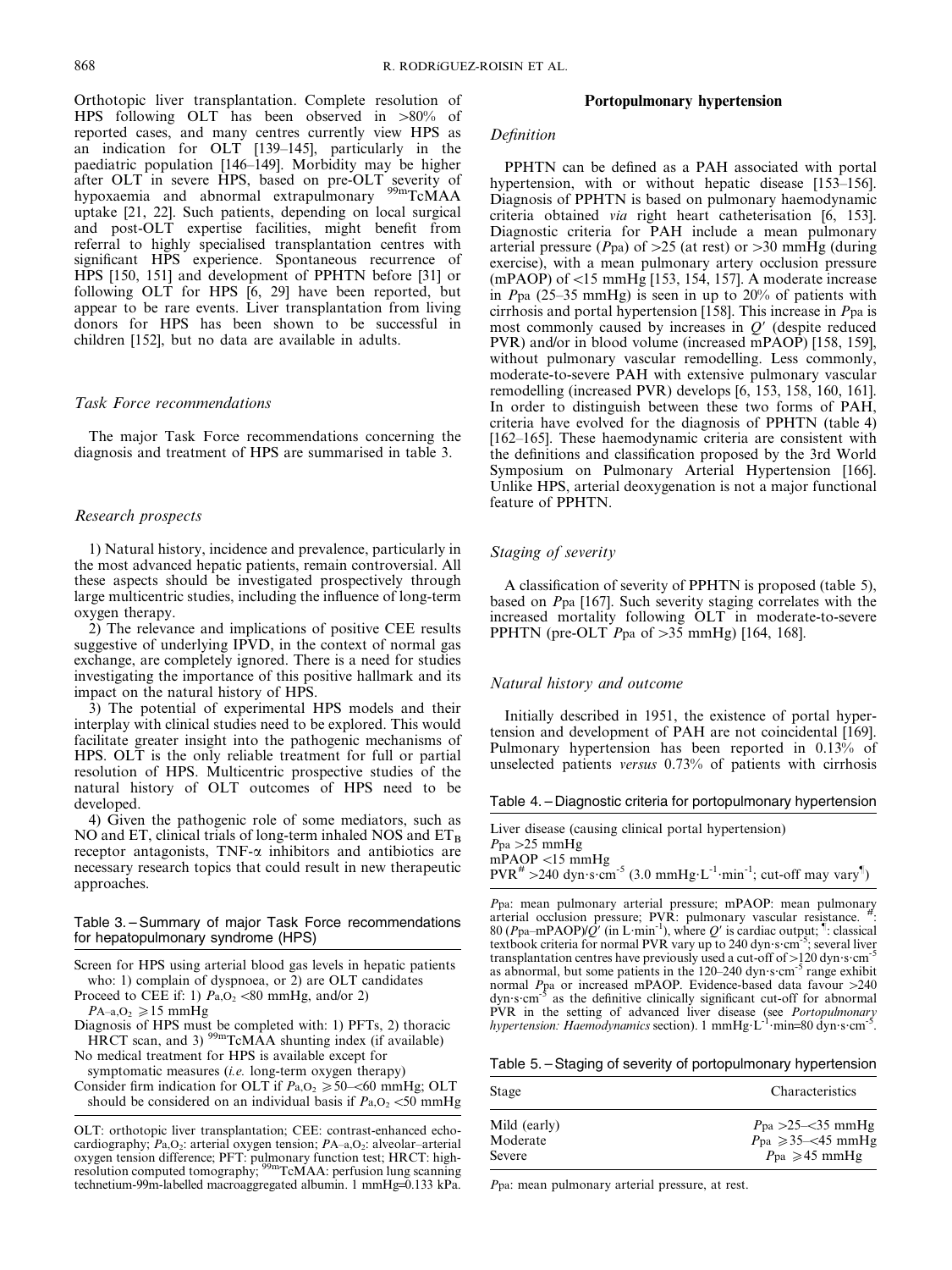and portal hypertension [170]. Clinical series with biopsyproven cirrhosis showed a prevalence of PAH ranging 0.61–2.0% [88, 97, 170]. Recent studies from OLT centres have indicated a 3.1–4.7% frequency of moderate PPHTN in patients with severe liver disease [158, 171–173]. Approximately 65% of patients with PAH had undergone previous portosystemic surgical shunt procedures [174]. Noncirrhotic (extrahepatic) portal hypertension has been associated with up to 10% of patients with PPHTN [174, 175]. In most series, the diagnosis of portal hypertension pre-dates the diagnosis of PPHTN, and the correlation between aetiology of liver disease, degree of portal hypertension (hepatic wedge pressure gradient), systemic haemodynamics and severity of PAH has been shown to be poor [88]. Both the US National Institutes of Health [176] and the International Primary Pulmonary Hypertension Study (IPPHS) [177], aimed at evaluating primary pulmonary hypertension (PPH), have reported a significant proportion  $(7.3 \text{ and } 8\%$ , respectively) of patients as having PPHTN as opposed to PPH.

In the pre-OLT era, mean and median survivals of 15 and 6 months, respectively, were reported in a literature review of PPHTN patients  $(Ppa 48 mmHg)$  [178]. A single-centre study reported that 58% died within 1 yr of the PPHTN diagnosis. Causes of death were equally distributed between liver- and lung-related problems [88]. A 5-yr survival of 30% was reported in a study of PPHTN patients, not treated with i.v. epoprostenol, referred to the Mayo Clinic [179]. Causes of death were equally distributed between complications of liver disease and right heart failure.

#### Pathology

The histopathological appearance of the pulmonary vessels in PPHTN is indistinguishable from that in other forms of PAH [2, 180–183]. Intimal proliferation and/or thickening, medial smooth muscle hypertrophy and fibrosis are seen in the small pulmonary arteries [2, 156, 161]. Thrombus with recanalisation may be present, which led authors to attribute PPHTN to emboli from the portal vein or other systemic sources [169]. It is clear that these lesions are not embolic, as they may be seen in the absence of systemic sources of clot in many forms of pulmonary hypertension [182]. This *in situ* thrombosis has been attributed to abnormal local endothelial thrombolytic activity and a hypercoagulable state [183]. Platelet activation may also contribute [183]. A characteristic (but not necessary) histological feature of PAH, including PPHTN, is the plexiform lesion, which is a dilated pulmonary artery with the normal structure replaced by an intraluminal plexus of endothelial cells and slit-like vascular channels [2, 160, 161].

#### Pathophysiology and pathogenesis

Vasoproliferation. The concept of a vasoproliferative process in PAH, including PPHTN, that causes increased resistance to arterial flow has been hypothesised [181]. Monoclonal proliferation of the endothelium has been documented in PPH, but not in PPHTN to date [181]. A decrease in prostacyclin (prostaglandin  $I_2$ ) expression in the pulmonary arteries of PPHTN patients has been noted [180]. Proposed factors responsible for such findings are discussed as follows. Portal hypertension induces systemic inflammatory changes and increased vascular wall shear stress, which may trigger a cascade of intracellular signals [6]. Activation or repression of various genes in the endothelial and/or smooth muscle cells may follow and this could lead to pulmonary vascular remodelling and/or vasculogenesis in genetically susceptible patients [184, 185]. Abnormal plasma levels of vasoconstrictors (i.e. noradrenalin, rennin–angiotensin–aldosterone and arginine vasopressin) and vasodilators (i.e. NO, glucagon, vasoactive peptide and substance P) have been measured in the setting of portal hypertension [186–188]. In short, investigators have hypothesised that an imbalance of vasoactive substances could reach the pulmonary circulation in abnormally high concentrations due to portosystemic shunts or defective hepatic metabolism, causing the pathological pulmonary vascular lesions seen in PPHTN [6, 153].

Genetics. Heterozygous mutations in the bone morphogenetic protein receptor type II and activin receptor-like kinase 1 genes (encoding different types of receptor member of the transforming growth factor- $\beta$  signalling superfamily) were recently reported in familial, as well as sporadic, PPH and PAH associated with hereditary haemorrhagic telangiectasia, respectively [185, 189–191]. Such receptors presumably control diverse cellular processes, including cell differentiation, endothelial/smooth muscle cell proliferation and apoptosis [190]. These abnormalities have not been found in patients with PPHTN (M. Humbert, Hôpital A Béclère, Clamart, France; personal communication, 2002).

Inflammation. The development of portosystemic shunts and dramatic decrease in the phagocytic capacity of the liver allows circulating bacteria or bacterial endotoxins from the gastrointestinal tract to enter the pulmonary circulation [192–197]. An increase in pulmonary phagocytic activity is ascribable to extensive accumulation of pulmonary intravascular macrophages that adhere to the pulmonary endothelium [6, 67, 196]. Following phagocytosis, activated macrophages release numerous cytokines, including TNF-b, growth factors and NO into the extracellular milieu [67, 196–198]. This pulmonary phagocytosis has been demonstrated in cirrhotic patients, suggesting that induction of pulmonary intravascular macrophages might contribute to the development of the pulmonary vascular disease, such as HPS and PPHTN, seen in these patients [196].

Neurohormones. Both serotonin and ET-1 are dual-action neurohormones that may cause vasoconstriction and mitogenesis in pulmonary arteries [199–202]. Their abnormal regulation of portal hypertension makes them potentially important candidates in the pathogenesis of PPHTN. Circulating levels of serotonin, a potent pulmonary vasoconstrictor, correlate with PVR in patients with PPH [199]. Serotonin predominantly originates from the enterochromaffin cells within the gastrointestinal tract wall. The lung is normally protected from high levels of free plasma serotonin by normal hepatic metabolism and the storage of serotonin in platelets [203]. Portal hypertension is associated with decreased platelet levels, reduced platelet uptake and increased levels of serotonin [203–205]. Compared with controls, patients with PPH more frequently carry the LL genetic variant of the serotonin transporter [206]. This functional insertion/deletion polymorphism results in increased serotonin transporter expression and enhanced uptake of serotonin by pulmonary artery smooth muscle cells [206]. This polymorphism has not been found in PPHTN (S. Adnot, Hôpital H Mondor, Créteuil, France; personal communication, 2003).

ET-1 is produced by the pulmonary endothelium and liver [207, 208]. Binding to  $ET_A$  and  $ET_B$  receptors on smooth muscle cells results in vasoconstriction and mitogenesis. Circulating ET-1 also binds to  $ET_B$  receptors, resulting in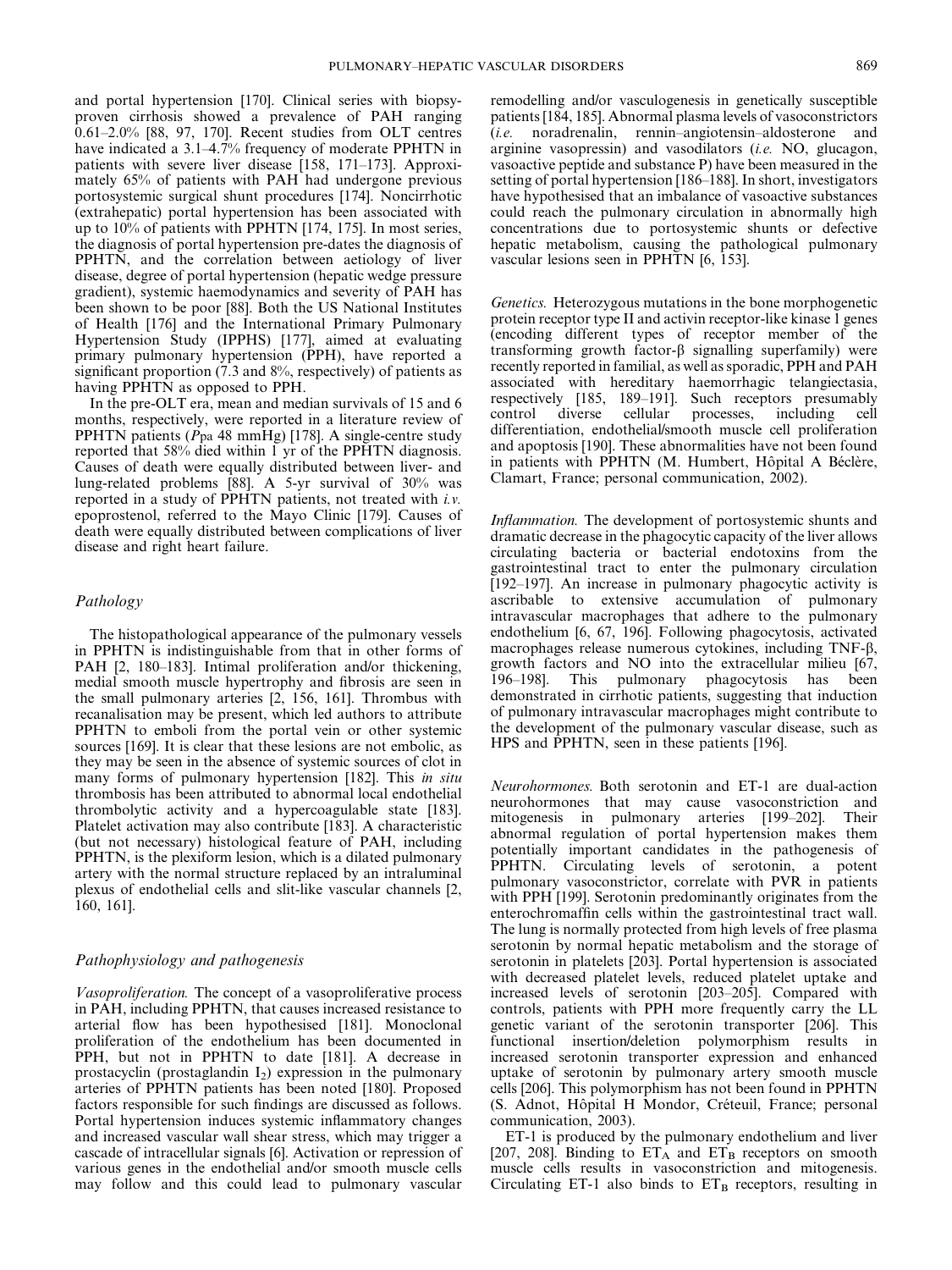endothelium-dependent vasodilatation, mediated by NO and prostaglandin  $\overline{I_2}$  production [208–211]. Increased circulating levels of ET-1 have been documented in PPH and portal hypertension without pulmonary hypertension [67, 212, 213]. Without knowing the concentration gradients across the hepatic and pulmonary circulations, it is unclear what the net effect is on the pulmonary vascular bed in the setting of advanced liver disease [208, 213].

#### Clinical diagnosis and screening

Symptoms and physical examination. Patients with portal hypertension who report dyspnoea, at rest or during exercise, should be assessed for the presence of PPHTN. Chest discomfort and syncope are features of advanced PPHTN. Physical examination results include elevated jugular venous pressure, an accentuated P2 component, a tricuspid regurgitation murmur, right ventricular heave or increasing lower extremity oedema (with other evidence of right-sided heart failure) [214, 215]. In the setting of advanced PPHTN, chest radiography may show increased main pulmonary artery size or cardiomegaly in the absence of other pulmonary parenchymal abnormalities [216–218]. Pulmonary function tests may show a reduced DL,CO. Arterial blood gas levels may show mild-to-moderate hypoxaemia, an increased  $PA$ –a, $O<sub>2</sub>$  and a decreased  $Pa, CO<sub>2</sub>$  [156, 179]. Electrocardiography suggests right atrial enlargement, right ventricular hypertrophy or right axis deviation [215, 216]. Conventional lung perfusion scanning may show "mosaic" perfusion, but other segmental perfusion abnormalities should prompt evaluation for pulmonary emboli [216, 217]. Specific thoracic CT scan findings for PPHTN have not been documented. B-type natriuretic peptide may be a useful serum marker of right ventricular stress [218]. To date, no data are available regarding exhaled markers [107].

Transthoracic Doppler echocardiography. Transthoracic echocardiographic findings (increased tricuspid peak regurgitant jet velocity, pulmonic valve insufficiency, paradoxical septal motion, right ventricular hypertrophy– dilatation and an increased right ventricular systolic pressure estimate (RVsys) by the Bernouilli equation) in the setting of portal hypertension suggest, but do not prove, PPHTN [175, 219–221]. Accordingly, pulmonary haemodynamic measurements by right heart catheterisation must be performed in order to confirm the diagnosis [153, 156, 219]. Lung biopsy is not advised due to increased risk of bleeding.

Screening for PPHTN is extremely important when OLT is considered [77, 164]. A retrospective analysis showed that screening Doppler echocardiography (RVsys of  $>50$  mmHg) identifies essentially all patients who should proceed to right heart catheterisation [219]. A prospective study of OLT candidates who underwent Doppler echocardiography (RVsys of  $>30$  mmHg) and catheterisation measurements revealed sensitivity, specificity, and positive and negative predictive values for a diagnosis of PPHTN of 100, 96, 59, and 100%, respectively [221]. These studies support the value of echocardiography for screening OLT candidates for PPHTN. Therefore, transthoracic Doppler echocardiography should be the screening test of choice for OLT candidates, as recommended by the 3rd World Symposium on Pulmonary Arterial Hypertension [166]. Patients who are listed for OLT without evidence of PPHTN on initial evaluation should undergo echocardiography annually; those with PPHTN may need to be followed more frequently, at least twice or three times every year.

Haemodynamics. Right heart catheterisation is the gold standard for the diagnosis of PAH, including PPHTN [6, 153, 219]. The procedure measures pressures and flow and provides assessment of disease severity, right heart function and potential acute vasoreactivity. Haemodynamic measurements must include the following parameters: Ppa, mPAOP, mean right atrial pressure and  $Q'$ , by either thermodilution or the Fick method, such that PVR can be calculated [6, 153].

Acute vasodilator testing. In PPH, acute vasodilator testing is usually performed with either i.v. epoprostenol or inhaled NO. Although both agents exert similar effects on Ppa, i.v. epoprostenol produces greater increases in  $Q'$ than does NO [222, 223]. It is possible that patients with PPHTN could be less reactive to NO because liver cirrhosis is a condition of persistent endogenous NO overproduction [223–226]. Indeed, significant acute pulmonary vasodilatation has been shown in PPHTN when using higher concentrations of NO (40 ppm) [225, 226]. Accordingly, changes in selected haemodynamic parameters, such as PVR, should take into account the vasodilating agent that has been employed. Most investigators agree that acute decreases in both Ppa and PVR  $(>=20\%$  from baseline), with no change or increase in  $Q'$ , can be considered a significant vasodilatory response [214, 215]. The goal of such vasodilator testing is to determine staging severity and therapeutic expectations; there is no clinical relevance for calcium channel blockers use since they are contraindicated in portal hypertension (see below).

The acute vasodilatory effect of *i.v.* epoprostenol in PPHTN seems to be greater than that of NO. A significant decrease in pulmonary arterial pressure  $(>=20\%)$  in almost half of a small subset of patients with severe PPHTN during acute infusion of i.v. epoprostenol was reported [227, 228]. In patients with PPHTN tested with both agents, the proportion of haemodynamic responders was greater when using i.v. epoprostenol than with inhaled NO (J.A. Barberà, Hospital Clínic, Barcelona, Spain; personal communication, 2003).

Pulmonary haemodynamic subsets. Unlike PPH, most patients with advanced liver disease experience a hyperdynamic circulatory state, namely increased  $Q'$  and decreased systemic vascular resistance [6, 158, 167]. In addition, some patients exhibit increased pulmonary venous volume due to systemic volume or left ventricular abnormalities. It is clinically useful, therefore, to characterise the pulmonary haemodynamics that complicate liver disease into the three following subsets on the basis of measured haemodynamic outcomes, such as  $P$ pa,  $Q'$  and mPAOP, and calculated PVR, via right heart catheterisation in the stable resting state (table 6) [6, 167, 216, 229]. 1) Hyperdynamic circulatory state. In this condition, the pulmonary vascular bed shows a minimal increase in pulmonary arterial pressure with increased  $Q'$ , due to passive distension of compliant arterial vessels and recruitment of upper lung blood vessels [6, 167]; Ppa can increase, usually by  $\langle 35 \text{ mmHg}$ , in response to high  $Q'$ . This subgroup is the most frequent finding in liver disease, including HPS [158]. 2) Increased pulmonary venous volume. Volume increase reflects probable excess of volume and/or pressure increase due to limitation in pulmonary blood flow to the left atrium because of left ventricular dysfunction (systolic or diastolic). This results in increased mPAOP. This subset occurs in alcoholic cirrhosis, familial amyloidosis and combined liver–renal insufficiency [6, 167]. Long-standing changes may increase PVR, but not to the degree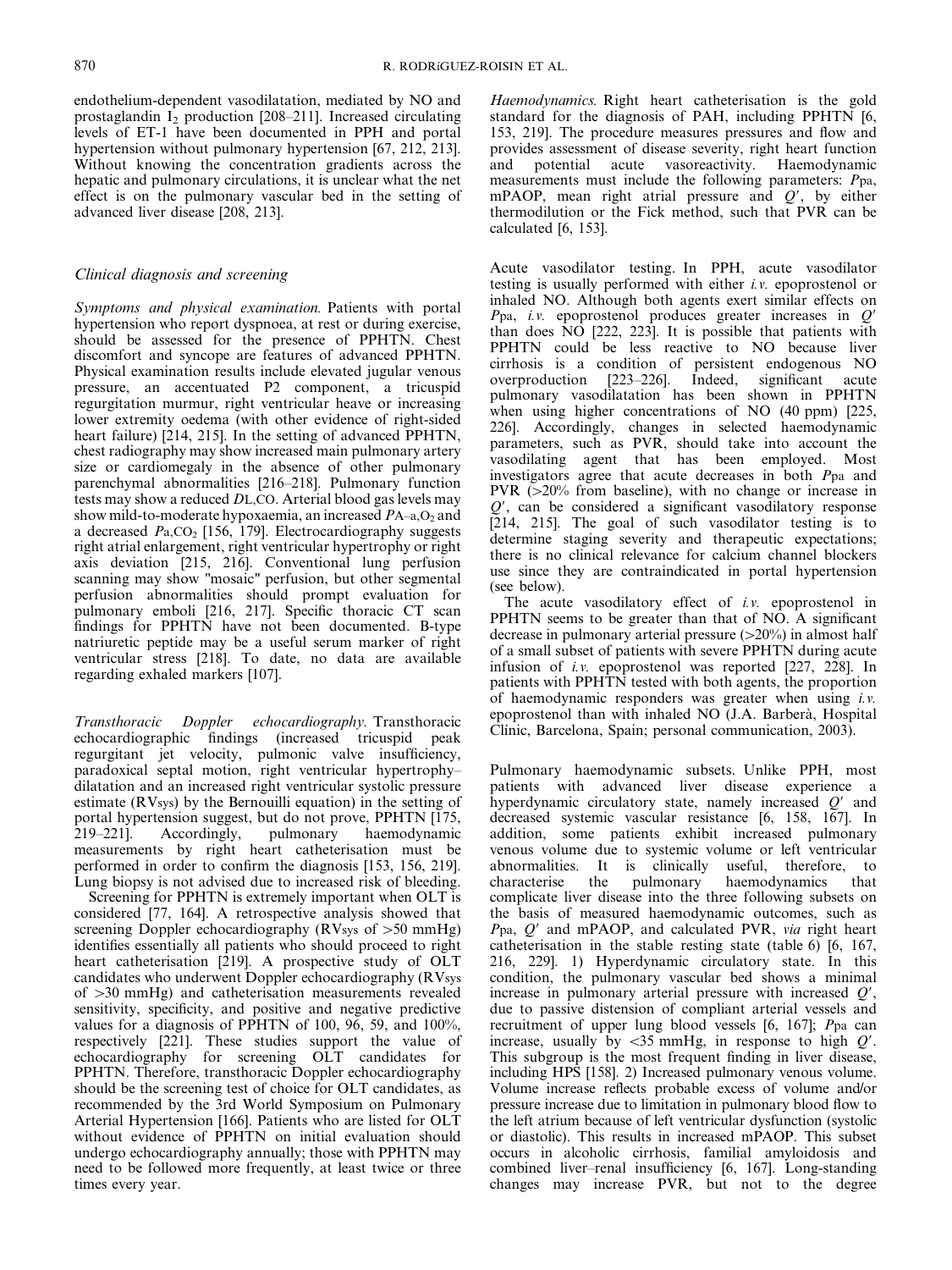Table 6. – Pulmonary haemodynamic subsets most frequently associated with advanced chronic liver disease

|                                                                                                                | Ppa                                                       | <b>PVR</b>                                    |                                                                                        | mPAOP                                             |
|----------------------------------------------------------------------------------------------------------------|-----------------------------------------------------------|-----------------------------------------------|----------------------------------------------------------------------------------------|---------------------------------------------------|
| Hyperdynamic circulatory state<br>Excess volume <sup>#</sup><br>Vascular obstruction with<br>vasoproliferation | Moderate increase<br>Moderate increase<br>Severe increase | Mild decrease<br>No change<br>Severe increase | Severe increase<br>Moderate increase<br>Severe increase followed<br>by severe decrease | Mild decrease<br>Severe increase<br>Mild decrease |

All groups can be associated with increased pulmonary arterial pressures. Only the last group (*i.e.* vascular obstruction) is associated with vascular remodelling and characterises the entity of portopulmonary hypertension (PPHTN). Ppa: mean pulmonary arterial pressure; PVR: pulmonary<br>vascular resistance; Q': cardiac output; mPAOP: mean pulmonary artery occlusion pressur

documented in PPHTN. The transpulmonary pressure gradient (TPG=Ppa–mPAOP) can discern between excess of volume  $(TPG < 10 mmHg)$  and additional pulmonary vascular abnormalities  $(TPG >10 mmHg)$  [230]. 3) Vascular obstruction (*i.e.*  $\text{PPHTN}$ ). Here, the pathological features of  $\text{PPHTN}$  include vasoconstriction and of PPHTN include vasoconstriction and obstruction/obliteration due to endothelial proliferation, smooth muscle proliferation, fibrosis and *in situ* thrombosis [6, 160, 161]. The pulmonary haemodynamics in early PPHTN are unique, with markedly increased Ppa, PVR and  $Q'$  [156, 163, 228]. As PVR increases, right ventricular failure ensues, characterised by falling  $Q'$ .

Prognostic implications for OLT using staging of severity and pulmonary haemodynamic subsets can exist. The combination of a  $P$ pa of <35 mmHg and a PVR of  $\approx$  250 dyn·s·cm<sup>-5</sup> has been associated with an excellent post-OLT outcome [164]. By contrast, a  $P$ pa of >35 mmHg has been associated with increased mortality [164, 168]. Intuitively, the measurement of right atrial pressure, right ventricular function and effects of volume loading should not be ignored [231, 232]. Figure 3 demonstrates the importance of right heart catheterisation relationships between  $Q'$ ,  $P$ pa and PVR in the setting of advanced liver disease states. Most patients with significant increases in Ppa show reduced  $Q'$  and a PVR of  $>240$  dyn $\cdot$ s $\cdot$ cm<sup>-5</sup>. Patients



Fig. 3. – Plot demonstrating the relationship between cardiac output  $(Q<sup>r</sup>)$  and transpulmonary pressure gradient (TPG; mean pulmonary arterial pressure – mean pulmonary artery occlusion pressure) in the various ranges of calculated pulmonary vascular resistance (------<br>240 dyn·s·cm<sup>-5</sup>, corresponding to the haemodynamic limit for diagnosis of portopulmonary hypertension (PPHTN); - - - -: 120 dyn·s·cm<sup>-5</sup>) for patients with advanced liver disease ( $\bullet$ : PPHTN patients;  $\Box$ : liver cirrhosis patients without PPHTN). Unpublished data from the combined French (463 patients; O. Sitbon, Hôpital A Béclère, Clamart, France, and Ph. Hervé), North American (64 patients; M.J. Krowka) and Spanish (54 patients; J.A. Barberà) experience.

showing PVR ranging 120–240 dyn $\cdot$ s $\cdot$ cm<sup>-5</sup> were more likely to exhibit both increased TPG and increased mPAOP.

#### Management

Pharmacological treatment. In patients with PPHTN, thrombocytopenia and/or an increase in prothrombin time are common events [233]. Under these conditions of a high risk of gastrointestinal bleeding, oral anticoagulant therapy should not be recommended in PPHTN patients.

Nonspecific therapy. Diuretics. The goal of diuretics is to reduce both the intravascular volume and hepatic congestion that occur in patients with right-sided heart failure. Alternatively, hypovolaemia induced by an excessive amount of diuretics can reduce the  $Q'$  needed by decreasing right ventricle pre-load [233]. Furosemide and/or spironolactone (up to  $400 \text{ mg day}^{-1}$ ) should be prescribed carefully [233].

Cardiac glycosides. Digoxin has been shown to improve  $Q'$  acutely in PPH [234]. Digitoxin toxicity may be enhanced if hypoxaemia and diuretic-induced hypokalaemia are also present. The efficacy of cardiac glycosides in PPHTN patients is unknown. It is of note that b-blockers could contribute to deterioration of PPHTN.

Vasodilator therapy. Pulmonary artery vasoconstriction contributes to the pathogenesis of PAH [235–237], and has been demonstrated in PPHTN [228]. Although pure vasodilators reverse this component of the disease, they have little or no effect on the fibrotic and proliferative remodelling changes that predominate in PPHTN. Several agents are available (listed as follows).

Calcium channel blockers. Calcium channel blockers are not recommended in patients with portal hypertension as they may increase the hepatic venous pressure gradient [228, 238, 239].

Nitrates. A single case report described a patient who showed acute and chronic improvement in haemodynamics with isosorbide-5'-mononitrate [240].

Continuous i.v. epoprostenol infusion. Prostacyclin (prostaglandin  $I_2$  or epoprostenol) is a potent systemic and pulmonary vasodilator, powerful inhibitor of platelet aggregation, and possible inotrope [214, 215]. Epoprostenol can only be administered by continuous  $i.v.$  infusion (central venous access via portable infusion pump), since its half-life in the circulation is brief (3–5 min) [214, 215]. Common adverse effects attributable to epoprostenol include jaw pain, headache, diarrhoea, flush, leg pain, nausea and vomiting [239]. More serious complications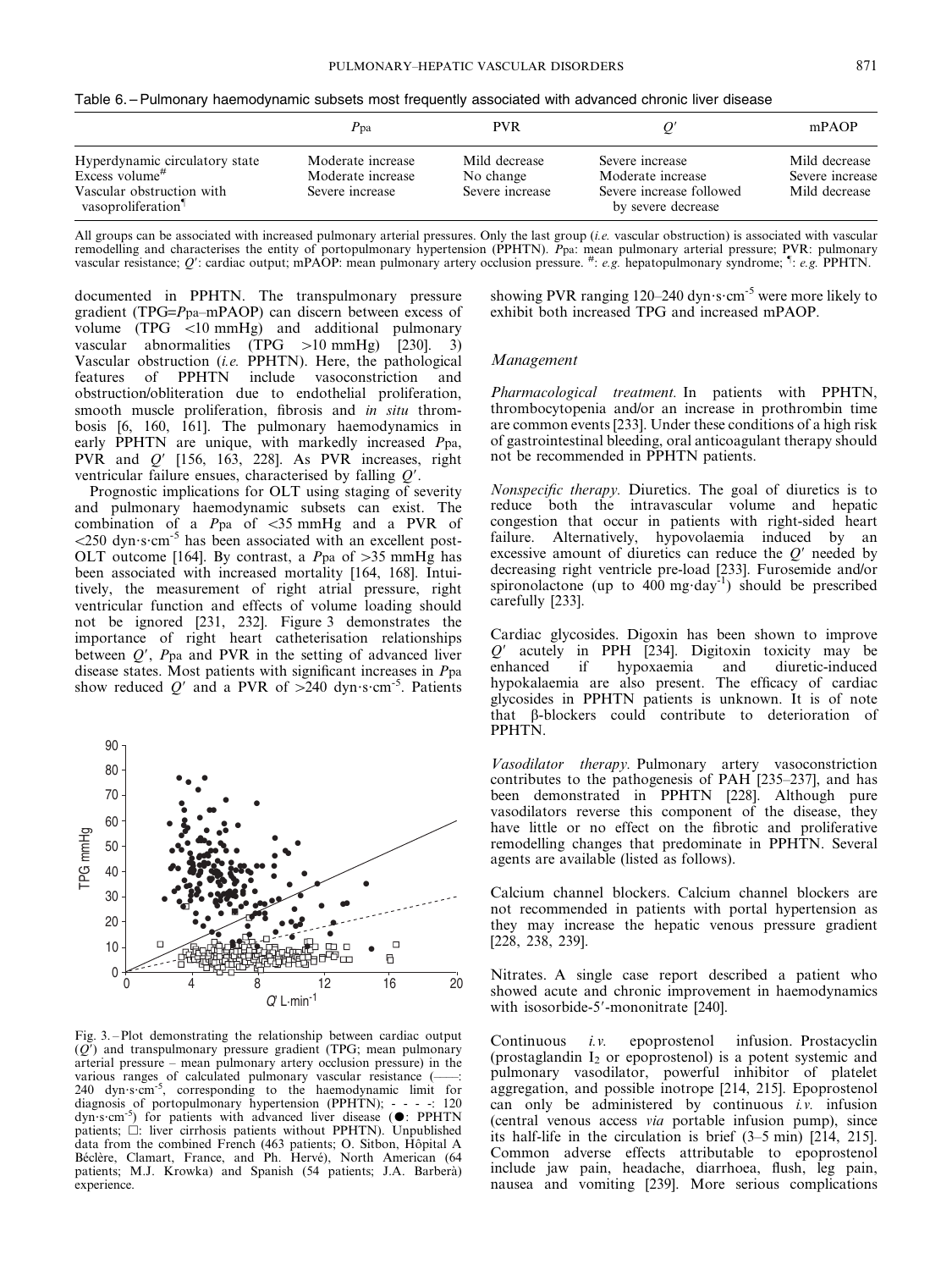may occur due to the delivery system (catheter-related infections or thrombosis). The interruption of infusion may be life-threatening because of the sudden loss of vasodilatation. Ascites may be related to severe right heart failure, but also to increased permeability of the peritoneal membrane promoted by epoprostenol.

Randomised clinical trials using i.v. epoprostenol have not been performed in PPHTN, but several case series have shown substantial acute short-term and long-term improvement in pulmonary haemodynamics in New York Heart Association Functional Class III and IV patients [228, 241–244]. Long-term continuous infusion of epoprostenol (up to 30 months) has resulted in significant and favourable changes in  $Ppa$ , PVR,  $O'$  and the 6-min walking distance (6MWD) [228, 244]. Regarding long-term survival and the use of epoprostenol in PPHTN, preliminary data from the Mayo Clinic (Rochester, MN, USA) suggest that i.v. epoprostenol may not result in long-term survival benefit (at 5 yrs) compared to controls with portal hypertension, unless OLT can be accomplished [179]. As a cautionary note, continuous *i.v.* epoprostenol therapy has been followed by the development of progressive splenomegaly and worsening thrombocytopenia and leukopenia [245].

Other prostacyclin analogues (treprostinil, iloprost and beraprost). Patients with PPHTN have been treated with long-term subcutaneous infusion of treprostinil, resulting in an improved 6MWD [246]. A single patient with PPHTN was tested acutely with inhaled aerosolised iloprost, resulting in a 26% decrease in Ppa and 42% fall in PVR [247]. Although oral beraprost was given to patients with portal hypertension (15% of the study population) in the Arterial Pulmonary Hypertension and Beraprost European Trial (ALPHABET), a separate data analysis was not reported [248].

Endothelin receptor antagonists (bosentan). Bosentan is an orally available dual  $ET \ (ET_A \ and \ ET_B)$  receptor antagonist that may cause a transient increase in hepatic enzyme levels (observed in 14% of patients in two randomised trials) [249–251]. Severe cases of acute hepatitis (one fatality) have been described with sitaxsentan, an  $ET_A$ -receptor-selective antagonist [250]. Since there are hepatic concerns, these agents should not be administered routinely to patients with PPHTN, but further studies in patients with minimal hepatic dysfunction are advised [249].  $ET_A$  and  $ET_B$  receptor antagonists could be considered in extrahepatic portal hypertension.

Nonpharmacological treatment. Long-term oxygen therapy. Mild-to-moderate degrees of arterial hypoxaemia at rest are a common finding in PPHTN [252]. Theoretically, hypoxaemia may aggravate pulmonary hypertension by increasing pulmonary vasoconstriction, and supplemental oxygen therapy should be considered in patients with severe hypoxaemia at rest  $(P_{a, O_2} < 60 \text{ mmHg})$ . Severe hypoxaemia is, however, uncommon and should lead to investigation of the possibility of an intracardiac right-toleft shunt due to reopening of a patent foramen ovale [253], a possibility that can be suspected if the  $Pa, O<sub>2</sub>$ response to 100% oxygen breathing is modest  $(<$ 300 mmHg), or, alternatively, raise the coexistence of HPS.

Transjugular intrahepatic portosystemic shunt. There is no role for TIPS in PPHTN. In fact, the result of TIPS may acutely enhance pre-load and thus increase pulmonary arterial pressure and PVR [254, 255].

Orthotopic liver transplantation. Unlike HPS, PPHTN is not considered an indication for OLT [6, 154, 164, 256]. For those with PPHTN who have undergone OLT, the survival and change in pulmonary haemodynamics has been variable, namely worsening, unchanged, improved<br>and normalised [152, 257–277]. Moderate-to-severe and normalised  $[152, 257-277]$ . pulmonary hypertension ( $Ppa > 35$  mmHg) places the OLT patient at increased risk of perioperative morbidity and mortality [164, 168]. Current data indicate a perioperative mortality of  $>50\%$  if OLT is carried out when Ppa is 35–45 mmHg and PVR  $>250$  dyn $\cdot$ s $\cdot$ cm<sup>-5</sup> [168]. By contrast, there is no increase in mortality if  $P_{pa}$  is  $\leq 35$  mmHg (158, 168]. Nonetheless, there are reports of successful OLT and long-term survival in a few patients with a Ppa of  $>50$  mmHg and elevated PVR [265].

In a recent literature review,  $>60\%$  of patients with PPHTN were detected for the first time on the operating table, on induction of anaesthesia for OLT [168]. When a diagnosis of moderate PAH ( $Ppa > 35$  mmHg) is made on the operating table, a careful assessment of the haemodynamic data must be undertaken. The diagnosis of PPHTN must be considered due to the major risks related to cardiac failure, particularly right ventricular failure and immediate graft failure as the result of venous congestion [163, 168]. In this scenario, cardiac function is best determined by transoesophageal echocardiography [232]. Indicators that would promote further therapy and cancellation of OLT surgery are poor left ventricular function, a dilated right ventricle and right atrium, and severe volume overload.

A factor to take into consideration during OLT is the 5–10% increase in  $Q'$  that may occur on reperfusion of the liver graft [232]. This increase in  $Q'$  is, however, unpredictable and may reach  $\geq 300\%$  in a small number (up to 3.8%) of patients, precipitating right heart failure in a ventricle that is already under strain [232]. The increased  $Q'$  is probably the result of the removal of the obstruction to portal blood flow by the extraction of the diseased liver, together with the systemic vasodilatation caused by washout of acid metabolites



Fig. 4. – Algorithm for screening and therapeutic decisions, including orthotopic liver transplantation (OLT) consideration/management, in portopulmonary hypertension (PPHTN). RVsys: right ventricular systolic pressure; RV: right ventricle; RHC: right heart catheterisation; Ppa: mean pulmonary arterial pressure.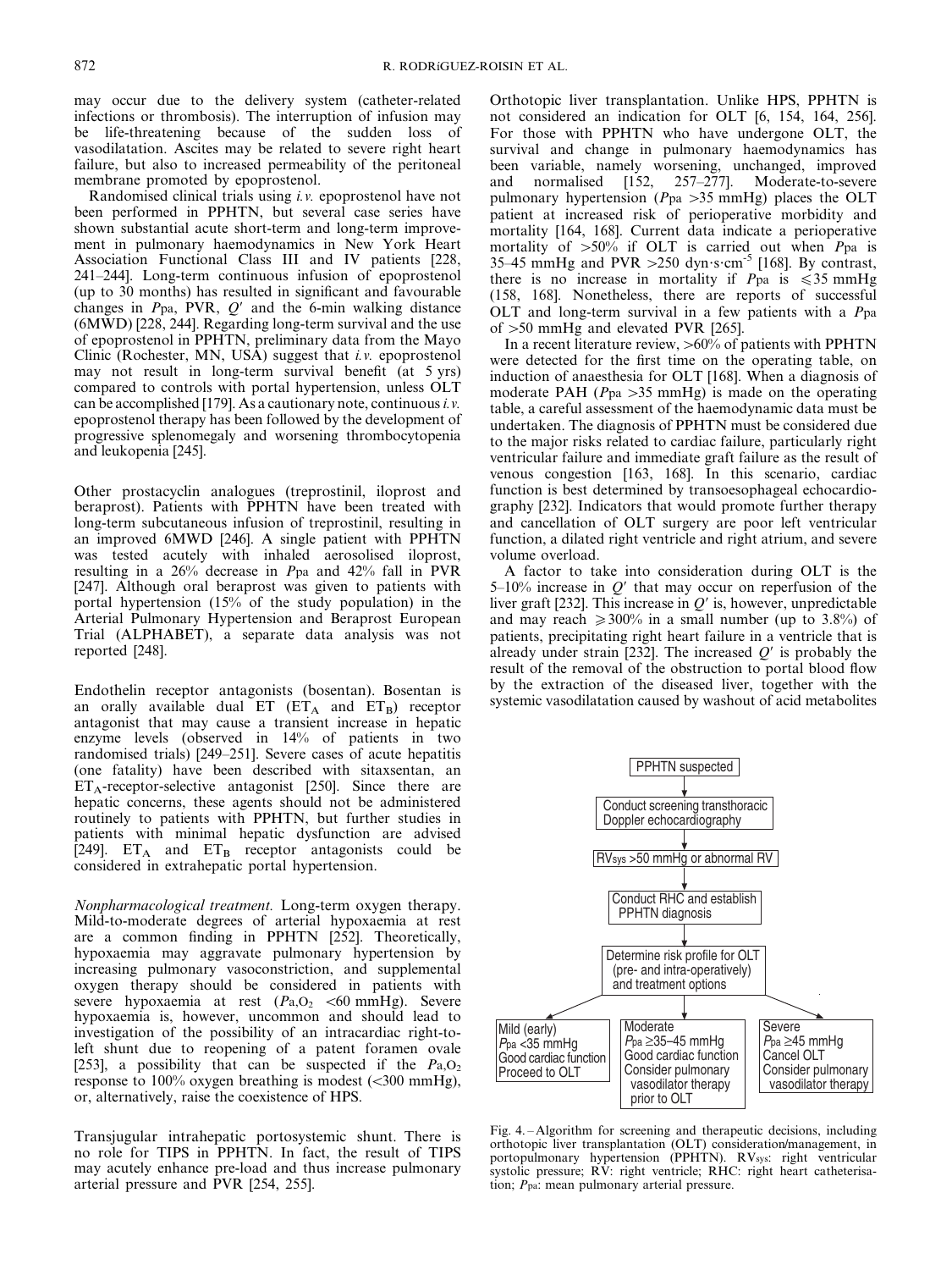Table 7. – Summary of major Task Force recommendations for portopulmonary hypertension (PPHTN)

- Screen for PPHTN by transthoracic Doppler echocardiography. Proceed to RHC if: 1) RVsys is  $>40-50$  mmHg (cut-off may vary), or 2) RV is qualitatively abnormal and/or high suspicion for PPHTN
- The diagnosis of PPHTN must be confirmed by RHC. Suggested criteria are: 1) Ppa of  $>25$  mmHg, 2) mPAOP of <15 mmHg, and 3) PVR of  $>240$  dyn s cm<sup>-5</sup> (cut-off may vary)
- Medical treatment of PPHTN should include case controls and multicentric clinical trials with i.v. and inhaled prostacyclin preparations. Experience should be gained in the use of phosphodiesterase inhibitors and endothelin antagonists
- Severe PPHTN cannot be considered an indication for OLT at this time. Pulmonary vasodilators/vascular mediators should be used before OLT to improve and optimise pulmonary haemodynamics

RHC: right heart catheterisation; RVsys: right ventricular systolic pressure; RV: right ventricle; Ppa: mean pulmonary arterial pressure; mPAOP: mean pulmonary artery occlusion pressure; PVR: pulmonary vascular resistance; OLT: orthotopic liver transplantation.

and other vasodilator substances from the new graft. Patients with a relatively fixed PVR can only react to the increased flow by an acute increase in P<sub>pa</sub>, with subsequent right heart failure. This unpredictable and variable response to reperfusion may be one factor explaining the different outcomes reported on patients undergoing OLT with severe PAH.

#### Task Force recommendations

Both PPHTN screening and haemodynamic treatment recommendations are summarised in figure 4 [163, 164, 274]. Despite clinical intervention, right heart failure may develop in the immediate post-OLT period [163, 164, 276]. The new graft is immediately compromised and the survival

of the patient may be in jeopardy. It should be noted that living-donor liver transplantation [152] and heart–double lung–liver transplantation have been accomplished in highly selected patients [278]. If conventional measures fail, atrial septostomy [279] and/or the insertion of a right ventricular assist device may be life-saving [280].

The major Task Force recommendations concerning the diagnosis and treatment of PPHTN are summarised in table 7. The principal differential traits between PPHTN and HPS are set out in table 8. HPS is primarily a pulmonary gas exchange abnormality, whereas PPHTN is a major haemodynamic problem. Both entities can be clinically debilitating, and their diagnostic and therapeutic strategies are quite distinct [153, 281].

#### Research prospects

1) The genetic predisposition and mutations associated with portopulmonary hypertension and hepatopulmonary syndrome should be characterised. Similarities and distinctions as compared to the disorders of hereditary haemorrhagic telangiectasia and primary pulmonary hypertension, respectively, need to be investigated.

2) Efforts should be undertaken to identify circulating vascular mediators and their respective concentration gradients over the portal–hepatic venous and pulmonary arterial– venous circulations.

3) From a treatment perspective, further multicentric randomised trials of both the efficacy and safety of new molecules, such as oral endothelin receptor antagonists, phosphodiesterase inhibitors, serotonin transport inhibitors and inhaled prostanoids, should be considered in portopulmonary hypertension.

4) Identification of subsets of portopulmonary hypertension patients amenable to early orthotopic liver transplantation should be considered, and long-term follow-up reported.

Table 8. – Distinction between hepatopulmonary syndrome (HPS) and portopulmonary hypertension (PPHTN)

|                           | <b>HPS</b>                                                                                                  | <b>PPHTN</b>                                                                                                                              |  |
|---------------------------|-------------------------------------------------------------------------------------------------------------|-------------------------------------------------------------------------------------------------------------------------------------------|--|
| Symptomatology            | Progressive dyspnoea                                                                                        | Progressive dyspnoea<br>Chest pain                                                                                                        |  |
|                           |                                                                                                             | Syncope                                                                                                                                   |  |
| Clinical examination      | Cyanosis                                                                                                    | No cyanosis                                                                                                                               |  |
|                           | Finger clubbing                                                                                             | RV heave                                                                                                                                  |  |
|                           | Spider angiomas (?)                                                                                         | Pronounced P2 component                                                                                                                   |  |
| ECG findings              | None                                                                                                        | <b>RBBB</b>                                                                                                                               |  |
|                           |                                                                                                             | Rightward axis                                                                                                                            |  |
|                           |                                                                                                             | RV hypertrophy                                                                                                                            |  |
| Arterial blood gas levels | Moderate-to-severe hypoxaemia                                                                               | No/mild hypoxaemia                                                                                                                        |  |
| Chest radiography         | Normal                                                                                                      | Cardiomegaly                                                                                                                              |  |
|                           |                                                                                                             | Hilar enlargement                                                                                                                         |  |
| <b>CEE</b>                | Always positive; left atrial<br>opacification for $>3-6$ cardiac cycles<br>after right atrial opacification | Usually negative; however, positive<br>for $\langle 3 \rangle$ cardiac cycles (if atrial septal<br>defect or patent foramen ovale exists) |  |
| 99mTcMAA shunting index   | $\ge 6\%$                                                                                                   | $<\!\!6\!\%$                                                                                                                              |  |
| Pulmonary haemodynamics   | Normal/low PVR                                                                                              | <b>Elevated PVR</b>                                                                                                                       |  |
|                           |                                                                                                             | Normal mPAOP                                                                                                                              |  |
| Pulmonary angiography     | Normal/"spongy" appearance (type I)                                                                         | Large main pulmonary arteries                                                                                                             |  |
|                           | Discrete arteriovenous<br>communications (type II)                                                          | Distal arterial pruning                                                                                                                   |  |
| <b>OLT</b>                | Always indicated in severe stages                                                                           | Only indicated in mild-to-moderate stages                                                                                                 |  |
|                           |                                                                                                             |                                                                                                                                           |  |

RV: right ventricle; ECG: electrocardiography; RBBB: right bundle-branch block; CEE: contrast-enhanced echocardiography; 99mTcMAA: technetium-99m-labelled macroaggregated albumin; PVR: pulmonary vascular resistance; mPAOP: mean pulmonary artery occlusion pressure; OLT: orthotopic liver transplantation.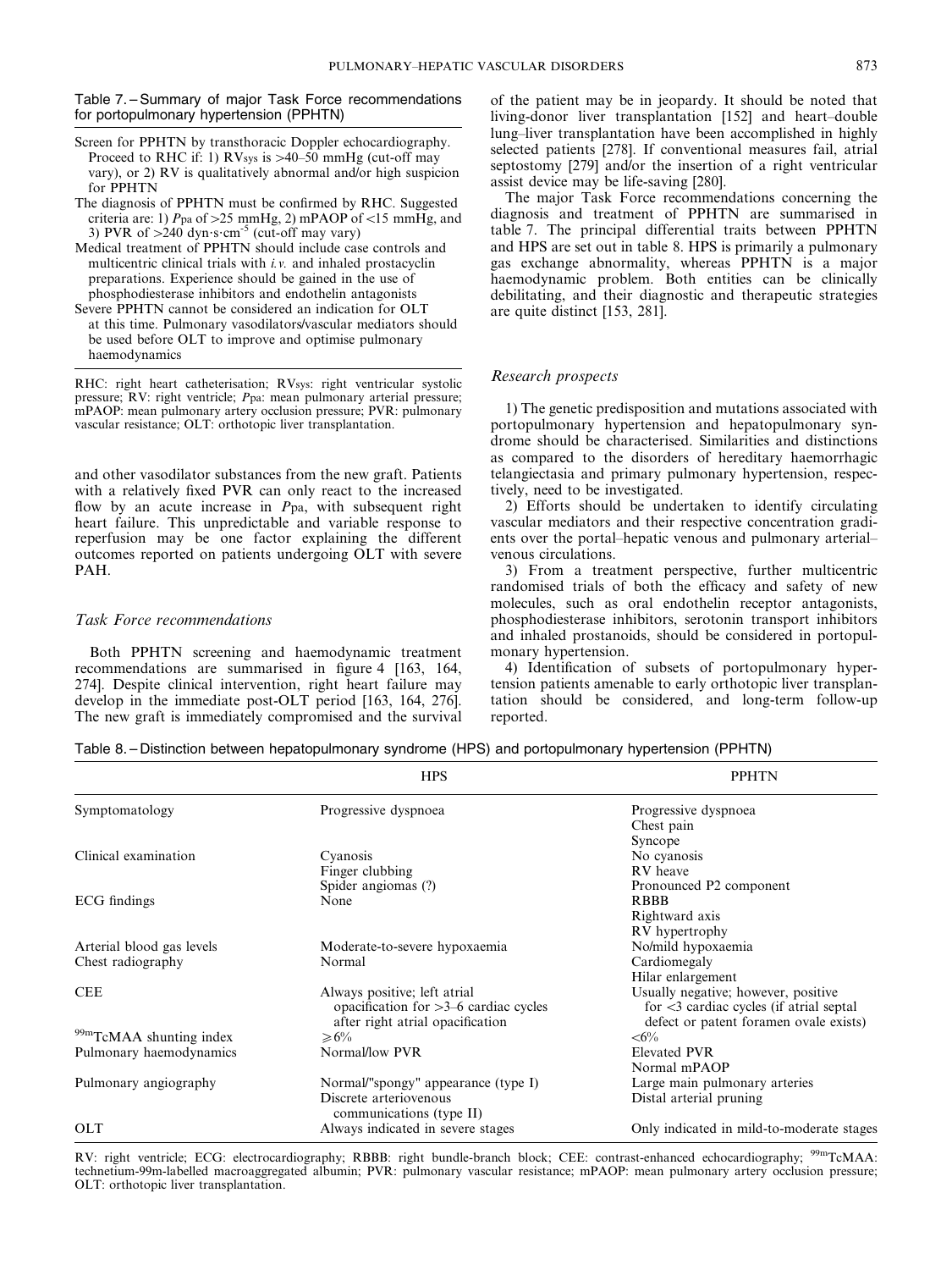Acknowledgements. The authors would like to express their gratitude to J. Bruix (Hospital Clínic, Barcelona, Spain) for facilitating the support of the European Association for the Study of the Liver (EASL) during the 2002 Madrid (Spain) workshop. They also thank L. Morte (Hospital Clinic, Barcelona, Spain) for administrative and expert secretarial assistance.

#### References

- 1. Berthelot P, Walker JG, Sherlock S, Reid L. Arterial changes in the lungs in cirrhosis of the liver–lung spider nevi. N Engl J Med 1966; 274: 291–298.
- 2. Naeye RL. "Primary" pulmonary hypertension and coexisting portal hypertension. A retrospective study of six cases. Circulation 1960; 22: 376–384.
- 3. Rodriguez-Roisin R, Agustí AGN, Roca J. The hepatopulmonary syndrome: new name, old complexities. Thorax 1992; 47: 897–902.
- 4. Krowka MJ, Cortese DA. Hepatopulmonary syndrome: current concepts in diagnosis and therapeutic considerations. Chest 1994; 105: 1528–1537.
- 5. Lange PA, Stoller JK. The hepatopulmonary syndrome. Ann Intern Med 1995; 122: 521–529.
- 6. Hervé P, Lebrec D, Brenot F, et al. Pulmonary vascular disorders in portal hypertension. Eur Respir J 1998; 11: 1153–1166.
- 7. Silverman A, Cooper MD, Moller JH, Good RA. Syndrome of cyanosis, digital clubbing, and hepatic disease in siblings. J Pediatr 1968; 72: 70–80.
- 8. Crary GS, Burke BA, Alford BA, du Cret RP, Wood BP. Radiological cases of the month. Pulmonary arteriovenous shunting in a child with cirrhosis of the liver. Am J Dis Child 1989; 143: 749–751.
- 9. Teuber G, Teupe C, Dietrich CF, Caspary WF, Buhl R, Zeuzem S. Pulmonary dysfunction in non-cirrhotic patients with chronic viral hepatitis. Eur J Intern Med 2002; 13: 311-318.
- 10. Babbs C, Warnes TW, Haboubi NY. Non-cirrhotic portal hypertension with hypoxaemia. Gut 1988; 29: 129–131.
- 11. De BK, Sen S, Biswas PK, et al. Occurrence of hepatopulmonary syndrome in Budd-Chiari syndrome and the role of venous decompression. Gastroenterology 2002; 122: 897–903.
- 12. Caldwell SH, Brantley K, Dent J, et al., and the Hepatopulmonary Syndrome Study Group. The hepatopulmonary syndrome masquerading as pulmonary Langerhans-cell hystiocytosis. Ann Intern Med 1994; 121: 34–36.
- 13. Martinez GP, Barberà JA, Visa J, et al. Hepatopulmonary syndrome in candidates for liver transplantation. J Hepatol 2001; 34: 651–657.
- 14. Schenk P, Fuhrmann V, Madl C, et al. Hepatopulmonary syndrome: prevalence and predictive value of various cut offs for arterial oxygenation and their clinical consequences. Gut 2002; 51: 853–859.
- 15. Cardús J, Burgos F, Díaz O, et al. Increase in pulmonary ventilation–perfusion inequality with age in healthy individuals. Am J Respir Crit Care Med 1997; 156: 648–653.
- 16. Crapo RO, Jensen RL, Hegewald M, Tashkin DP. Arterial blood gas reference values for sea level and an altitude of 1,400 meters. Am J Respir Crit Care Med 1999; 160: 1525–1531.
- 17. Krowka MJ, Dickson ER, Cortese DA. Hepatopulmonary syndrome. Clinical observations and lack of therapeutic response to somatostatin analogue. Chest 1993; 104: 515–521.
- 18. Martinez G, Barbera` JA, Navasa M, Roca J, Visa J, Rodriguez-Roisin R. Hepatopulmonary syndrome associated with cardiorespiratory disease. J Hepatol 1999; 30: 882–889.
- 19. Krowka MJ, Wiseman GA, Burnett OL, et al. Hepatopulmonary syndrome: a prospective study of relationships between severity of liver disease,  $PaO<sub>2</sub>$  response to  $100\%$

oxygen, and brain uptake after <sup>99m</sup>Tc MAA lung scanning. Chest 2000; 118: 615–624.

- 20. Egawa H, Kasahara M, Inomata Y, et al. Long-term outcome of living related liver transplantation for patients with intrapulmonary shunting and strategy for complications. Transplantation 1999; 67: 712–717.
- 21. Arguedas MR, Abrams GA, Krowka MJ, Fallon MB. Prospective evaluation of outcomes and predictors of mortality in patients with hepatopulmonary syndrome undergoing liver transplantation. *Hepatology* 2003; 37: 192–197.
- 22. Krowka MJ, Porayko MK, Plevak DJ, et al. Hepatopulmonary syndrome with progressive hypoxemia as an indication for liver transplantation: case reports and literature review. Mayo Clin Proc 1997; 72: 44-53.
- 23. Schenk P, Schöniger-Hekele M, Furrmann V, Madl C, Silberhumer G, Müller C. Prognostic significance of the hepatopulmonary syndrome in patients with cirrhosis. Gastroenterology 2003; 125: 1042–1052.
- 24. Poterucha JJ, Krowka MJ, Dickson ER, Cortese DA, Stanson AW, Krom RAF. Failure of hepatopulmonary syndrome to resolve after liver transplantation and successful treatment with embolotherapy. Hepatology 1995; 21: 96–100.
- 25. Whyte MK, Hughes JM, Peters AM, Ussov W, Patel S, Burroughs AK. Analysis of intrapulmonary right to left shunt in the hepatopulmonary syndrome. *J Hepatol* 1998; 29: 85–93.
- 26. Krowka MJ, Mandell MS, Kawut S. Hepatopulmonary syndrome and portopulmonary hypertension: results from a multicenter database of liver transplant outcomes. Liver Transpl 2002; 8: C16 (abstract).
- 27. Swanson KL, Wiesner RH, Krowka MJ. Long-term survival in hepatopulmonary syndrome. Chest 2002; 122: 210S–211S (abstract).
- 28. Taillé C, Cadranel J, Bellocq A, et al. Liver transplantation for hepatopulmonary syndrome: a ten-year experience in Paris, France. Transplantation 2003; 75: 1482–1489.
- 29. Martinez-Pallí G, Barberà JA, Taurà P, Cirera I, Visa J, Rodriguez-Roisin R. Severe portopulmonary hypertension after liver transplantation in a patient with preexisting hepatopulmonary syndrome. J Hepatol 1999; 31: 1075–1079.
- 30. Fallon MB, Abrams GA. Pulmonary dysfunction in chronic liver disease. Hepatology 2000; 32: 859–865.
- 31. Mal H, Burgiere O, Durand F, Fartoukh M, Cohen-Solal A, Fournier M. Pulmonary hypertension following hepatopulmonary syndrome in a patient with cirrhosis. J Hepatol 1999; 31: 360–364.
- 32. Colle I, Langlet P, Barrière E, et al. Evolution of hypoxemia in patients with severe cirrhosis. J Gastroenterol Hepatol 2002; 17: 1106–1109.
- 33. Rodriguez-Roisin R, Roca J, Agustí AGN, Mastai R, Wagner PD, Bosch J. Gas exchange and pulmonary vascular reactivity in patients with liver cirrhosis. Am Rev Respir Dis 1987; 135: 1085–1092.
- 34. Mélot C, Naeije R, Dechamps P, Hallemans R, Lejeune P. Pulmonary and extrapulmonary contributors to hypoxemia in liver cirrhosis. Am Rev Respir Dis 1989; 139: 632–640.
- 35. Genovesi MG, Tierney DF, Taplin GV, Eisenberg H. An intravenous radionuclide method to evaluate hypoxemia caused by abnormal alveolar vessels. Am Rev Respir Dis 1976; 114: 59–65.
- 36. Edell ES, Cortese DA, Krowka MJ, Rehder KAI. Severe hypoxemia and liver disease. Am Rev Respir Dis 1989; 140: 1631–1635.
- 37. Castaing Y, Manier G. Hemodynamic disturbances and VA/ Q matching in hypoxemic cirrhotic patients. Chest 1989; 96: 1064–1069.
- 38. Eriksson LS, Söderman C, Ericzon B, Eleborg L, Wahren J, Hedenstierna G. Normalization of ventilation/perfusion relationships after liver transplantation in patients with decompensated cirrhosis: evidence for a hepatopulmonary syndrome. Hepatology 1990; 12: 1350–1357.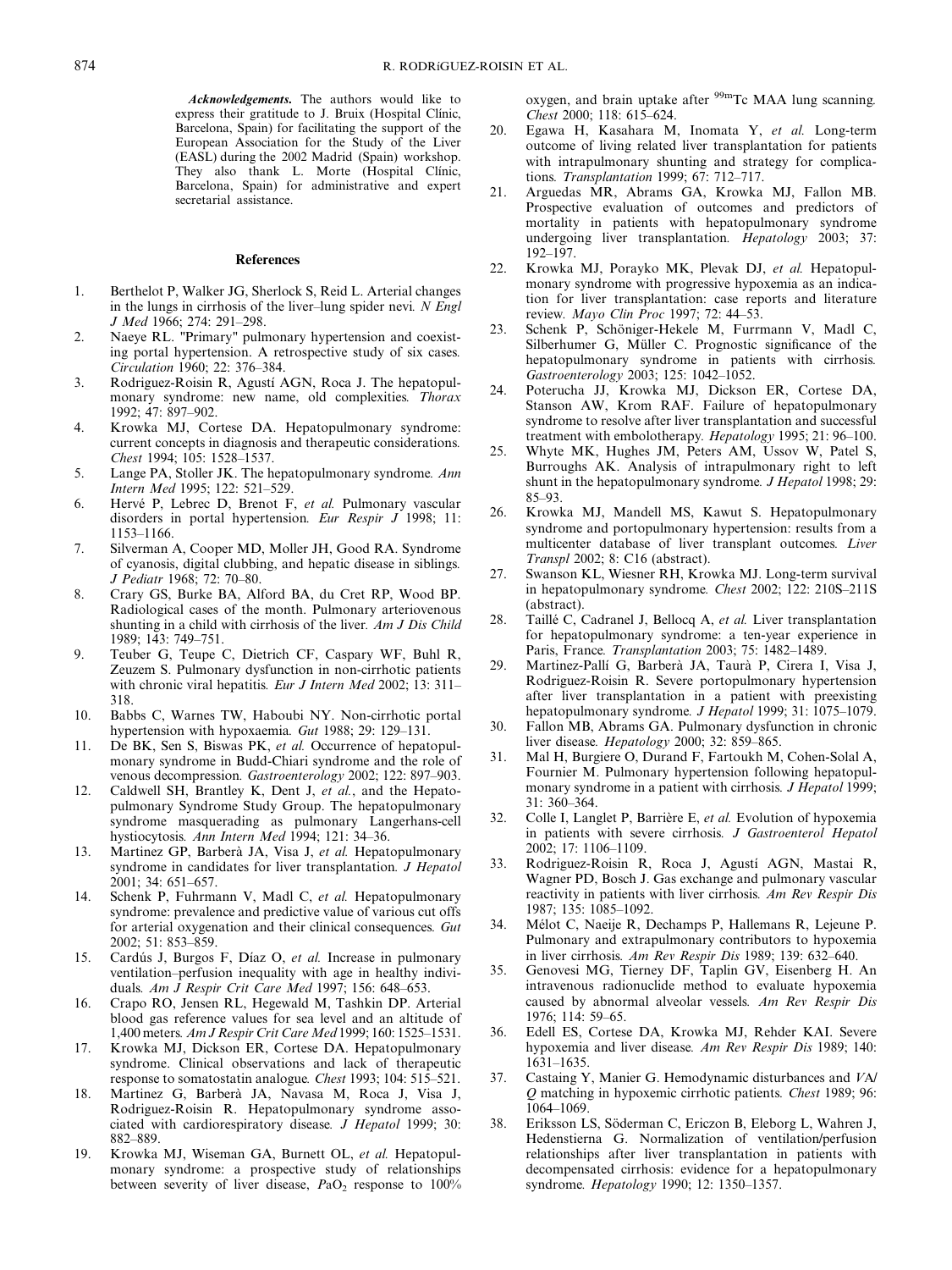- 39. Hedenstierna G, Söderman C, Eriksson LS, Wahren J. Ventilation–perfusion inequality in patients with nonalcoholic liver cirrhosis. Eur Respir J 1991; 4: 711–717.
- 40. Crawford ABH, Regnis J, Laks L, Donnelly P, Engel LA, Young IH. Pulmonary vascular dilatation and diffusiondependent impairment of gas exchange in liver cirrhosis. Eur Respir J 1995; 8: 2015–2021.
- 41. Wagner PD. Impairment of gas exchange in liver cirrhosis. Eur Respir J 1995; 8: 1993–1995.
- 42. Glenny R, Wagner PD, Roca J, Rodriguez-Roisin R. Gas exchange in health: rest, exercise, and aging. In: Roca J, Rodriguez-Roisin R, Wagner PD, eds. Peripheral and pulmonary gas exchange. New York, Marcel Dekker, 2000; pp. 121–143.
- 43. Agustí AGN, Roca J, Rodriguez-Roisin R, Mastai R, Wagner PD, Bosch J. Pulmonary hemodynamics and gas exchange during exercise in liver cirrhosis. Am Rev Respir Dis 1989; 139: 485–491.
- 44. Schraufnagel D, Kay J. Structural and pathologic changes in the lung vasculature in chronic liver disease. Clin Chest Med 1996; 17: 1–15.
- 45. Rydell R, Hoffbauer FW. Multiple pulmonary arteriovenous fistulas in juvenile cirrhosis. Am J Med 1956; 21: 450–460.
- 46. Agusti AGN, Roca J, Rodriguez-Roisin R. Mechanisms of gas exchange impairment in patients with liver cirrhosis. Clin Chest Med 1996; 17: 49–66.
- 47. Schraufnagel D, Malik R, Goel V, Ohara N, Chang S. Lung capillary changes in hepatic cirrhosis in rats. Am J Physiol 1997; 272: L139–L147.
- 48. Chang SW, Ohara N. Chronic biliary obstruction induces pulmonary intravascular phagocytosis and endotoxin sensitivity in rats. J Clin Invest 1994; 94: 2009–2019.
- 49. Abrams GA, Jaffe CC, Hoffer PB, Binder HJ, Fallon MB. Diagnostic utility of contrast echocardiography and lung perfusion scan in patients with hepatopulmonary syndrome. Gastroenterology 1995; 109: 1283–1288.
- 50. Gupta D, Vijaya DR, Gupta R, et al. Prevalence of hepatopulmonary syndrome in cirrhosis and extrahepatic portal venous obstruction. Am J Gastroenterol 2001; 96: 3395–3399.
- 51. Binay K, Sen S, Biswas PK, Sanyal R, Jumdar DM, Biswas J. Hepatopulmonary syndrome in inferior vena cava obstruction responding to cavoplasty. Gastroenterology 2000; 118: 192–196.
- 52. Regev A, Yeshurun M, Rodriguez M, et al. Transient hepatopulmonary syndrome in a patient with acute hepatitis A. J Viral Hepat 2001; 8: 83–86.
- 53. Lee J, Menkis AH, Rosenberg HC. Reversal of pulmonary arteriovenous malformation after diversion of anomalous hepatic drainage. Ann Thorac Surg 1998; 65: 848–849.
- 54. Alvarez A, Ribeiro A, Hessel G, Baracat J, Ribeiro J. Abernethy malformation: one of the etiologies of hepatopulmonary syndrome. Pediatr Pulmonol 2002; 34: 391–394.
- 55. Vallance P, Moncada S. Hyperdynamic circulation in cirrhosis: a role for nitric oxide? Lancet 1991; 337: 776–778.
- 56. Rolla G, Brussino L, Colagrande P, et al. Exhaled nitric oxide and impaired oxygenation in cirrhotic patients before and after liver transplantation. Ann Intern Med 1998; 129: 375–378.
- 57. Rolla G, Brussino L, Colagrande P, et al. Exhaled nitric oxide and oxygenation abnormalities in hepatic cirrhosis. Hepatology 1997; 26: 842–847.
- 58. Cremona G, Higenbottam TW, Mayoral V, et al. Elevated exhaled nitric oxide in patients with hepatopulmonary syndrome. Eur Respir J 1995; 8: 1883-1885.
- 59. Rolla G, Bucca C, Brussino L. Methylene blue in the hepatopulmonary syndrome. N Engl J Med 1994; 331: 1098.
- 60. Chang SW, O'Hara N. Pulmonary circulatory dysfunction in rats with biliary cirrhosis. Am Rev Respir Dis 1992; 148: 798– 805.
- 61. Fallon MB, Abrams GA, McGrath JW, Hou Z, Luo B. Common bile duct ligation in the rat: a model of

intrapulmonary vasodilatation and hepatopulmonary syndrome. Am J Physiol 1997; 272: G779–G784.

- 62. Chang SW, Ohara N. Increased pulmonary vascular permeability in rats with biliary cirrhosis: role of thomboxane  $A_2$ . Am J Physiol 1992; 264: L245–L252.
- 63. Fallon MB, Abrams GA, Luo B, Hou Z, Dai J, Ku DD. The role of endothelial nitric oxide synthase in the pathogenesis of a rat model of hepatopulmonary syndrome. Gastroenterology 1997; 113: 606–614.
- 64. Luo B, Abrams GA, Fallon MB. Endothelin-1 in the rat bile duct ligation model of hepatopulmonary syndrome: correlation with pulmonary dysfunction. J Hepatol 1998; 29: 571-578.
- 65. Zhang M, Luo B, Chen SJ, Abrams GA, Fallon MB. Endothelin-1 stimulation of endothelial nitric oxide synthase in the pathogenesis of hepatopulmonary syndrome. Am J Physiol 1999; 277: G944–G952.
- 66. Luo B, Tang L, Ling Y, et al. Increased pulmonary vascular endothelin-B receptor expression in cirrhotic and portal hypertensive rats: a potential mechanism in experimental hepatopulmonary syndrome. Hepatology 2002; 36: 320A.
- 67. Nunes H, Lebrec D, Mazmanian M, et al. Role of nitric oxide in hepatopulmonary syndrome in cirrhotic rats. Am J Respir Crit Care Med 2001; 164: 879–885.
- 68. Rabiller A, Nunes H, Lebrec D, et al. Prevention of Gramnegative translocation reduces the severity of hepatopulmonary syndrome. Am J Respir Crit Care Med 2002; 166: 514–517.
- 69. Zhang XJ, Katsuta Y, Akimoto T, Oshuga M, Aramaki T, Takano T. Intrapulmonary vascular dilatation and nitric oxide in hypoxemic rats with chronic bile duct ligation. J Hepatol 2003; 39: 724–730.
- 70. Endres S, Fulle HJ, Sinha B, et al. Cyclic nucleotides differentially regulate the synthesis of tumour necrosis factor-alpha and interleukin-1 beta by human mononuclear cells. Immunology 1991; 72: 56–60.
- 71. Sztrymf B, Rabiller A, Nunes H, et al. Prevention of hepatopulmonary syndrome and hyperdynamic state by pentoxifylline in cirrhotic rats. Eur Respir J 2004; 23: 752–758.
- 72. Luo B, Liu L, Tang L, Zhang J, Ling Y, Fallon MB. ET-1 and TNF- $\alpha$  in HPS: analysis in prehepatic portal hypertension and biliary and nonbiliary cirrhosis in rats. Am J Physiol Gastrointest Liver Physiol 2004; 286: G294–G303.
- 73. Carter EP, Hartsfield CL, Miyazono M, Jakkula M, Morris KG Jr, McMurtry IF. Regulation of heme oxygenase-1 by nitric oxide during hepatopulmonary syndrome. Am J Physiol Lung Cell Mol Physiol 2002; 283: L346–L353.
- 74. Zhang J, Ling Y, Luo B, et al. Analysis of pulmonary heme oxygenase-1 and nitric oxide synthase alterations in experimental hepatopulmonary syndrome. Gastroenterology 2003; 125: 1441–1451.
- 75. Gómez FP, Martínez-Pallí G, Barberà JA, Roca J, Navasa M, Rodríguez-Roisin R. Gas exchange mechanism of orthodeoxia in hepatopulmonary syndrome. Hepatology 2004; 40: 660–666.
- 76. Andrivet P, Cadranel J, Housset B, Herigault R, Harf A, Adnot S. Mechanisms of impaired arterial oxygenation in patients with liver cirrhosis and severe respiratory insufficiency. Effects of indomethacin. Chest 1993; 103: 500–507.
- 77. Krowka MJ. Hepatopulmonary syndromes. Gut 2000; 46: 1– 4.
- 78. Anel RM, Sheagren JN. Novel presentation and approach to management of hepatopulmonary syndrome with use of antimicrobial agents. Clin Infect Dis 2001; 32: E131–E136.
- 79. Molleston JP, Kaufman BA, Cohen A, et al. Brain abscess in hepatopulmonary syndrome. J Pediatr Gastroenterol Nutr 1999; 29: 225–226.
- 80. Shijo H, Sasaki H, Nishimaru K, Okumura M. Recurrent intracranial hemorrhagic episodes in hepatopulmonary syndrome. Intern Med 1992; 31: 786–790.
- 81. Garcia-Casasola G, Nacher J, Fernandez C, Guijarro C, Bilbao J, Zapatero A. Severe polycythemia as the first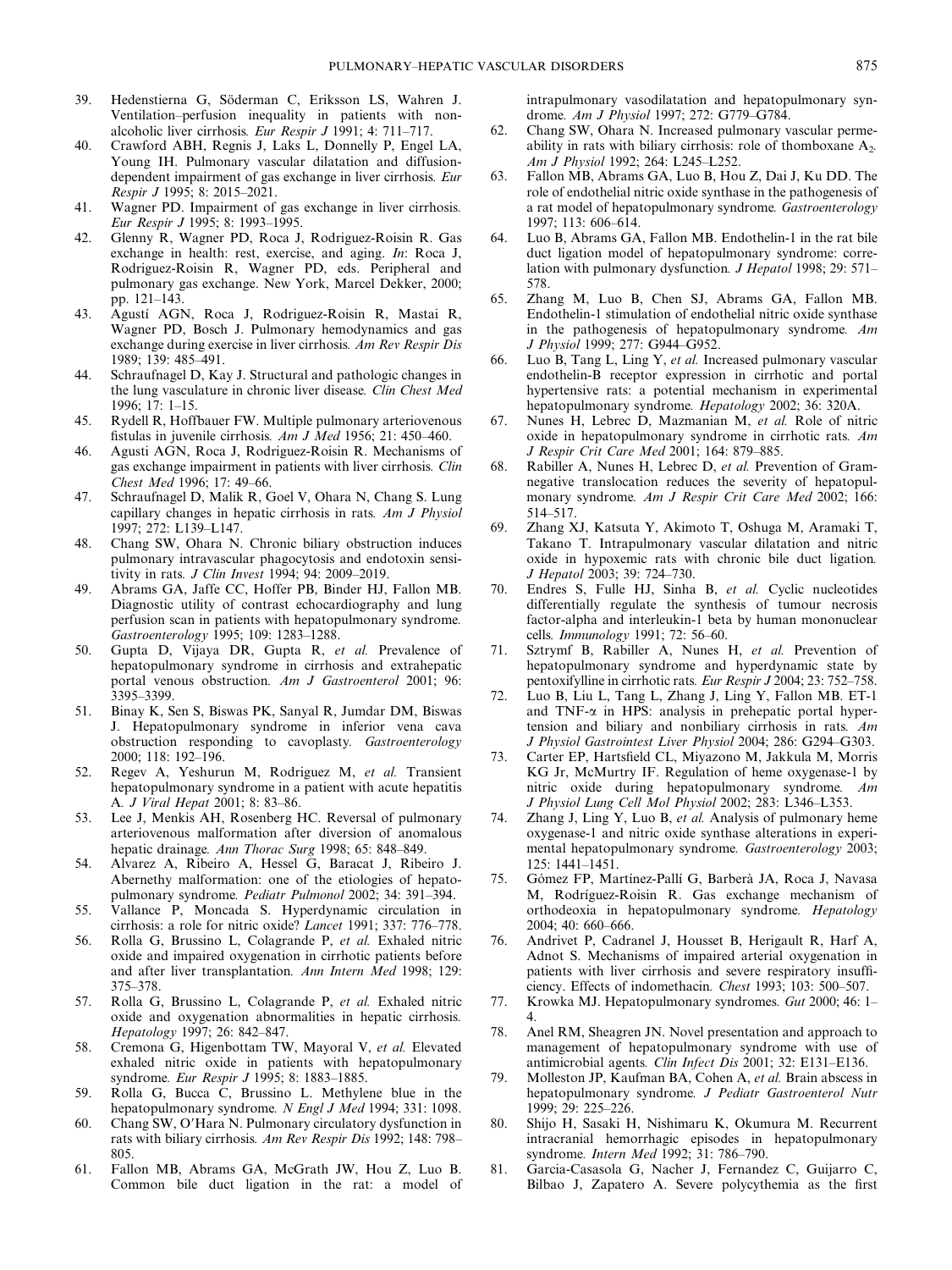clinical presentation of hepatopulmonary syndrome. J Clin Gastroenterol 2003; 37: 89–91.

- 82. Hourani JM, Bellamy PE, Tashkin DP, Batra P, Simmons MS. Pulmonary dysfunction in advanced liver disease: frequent occurrence of an abnormal diffusing capacity. Am J Med 1991; 90: 693–700.
- 83. Roca J, Rodriguez-Roisin R, Cobo E, Burgos F, Perez J, Clausen JL. Single-breath carbon monoxide diffusing capacity prediction equations from a mediterranean population. Am Rev Respir Dis 1990; 141: 1026–1032.
- 84. Ewert R, Mutze S, Schachschal G, Lochs H, Plauth M. High prevalence of pulmonary diffusion abnormalities without interstitial changes in long-term survivors of liver transplantation. Transpl Int 1999; 12: 222–228.
- 85. Gómez FP, Martínez-Pallí G, García-Valdecasas JC, Barberà JA, Roca J, Rodriguez-Roisin R. Incomplete gas-exchange resolution after liver transplantation in hepatopulmonary syndrome. Eur Respir J 2003; 22: Suppl. 45, 19s (abstract).
- 86. Stanley NN, Williams AJ, Dewar CA, Blendis LM, Reid L. Hypoxia and hydrothoraces in a case of liver cirrhosis: correlation of physiological, radiographic, scintigraphic, and pathological findings. Thorax 1977; 32: 457–471.
- 87. Epstein SK, Zilberberg MA, Jacoby C, Ciubotaru RL, Kaplan LM. Response to symptom-limited exercise in patients with the hepatopulmonary syndrome. Chest 1998; 114: 736–741.
- 88. Hadengue A, Benhayoun MK, Lebrec D, Benhamou JP. Pulmonary hypertension complicating portal hypertension: prevalence and relation to splanchnic hemodynamics. Gastroenterology 1991; 100: 520–528.
- 89. Kowalski HJ, Abelmann WH. The cardiac output at rest in Laennec's cirrhosis. J Clin Invest 1953; 32: 1025-1033.
- 90. Kontos HA, Shapiro W, Mauck HP, Patterson JL. General and regional circulatory alterations in cirrhosis of the liver. Am J Med 1964; 37: 526–535.
- 91. Murray JF, Dawson AM, Sherlock S. Circulatory changes in chronic liver disease. Am J Med 1958; 24: 258–267.
- 92. Campillo B, Bories PN, Benvenutti C, Dupeyron C. Serum and urinary nitrate levels in liver cirrhosis: endotoxinemia, renal function and hyperdynamic circulation. J Hepatol 1996; 24: 707–714.
- 93. Campillo B, Chabrier PE, Pelle G, et al. Inhibition of nitric oxide synthesis in the forearm arterial bed of patients with advanced cirrhosis. Hepatology 1995; 22: 1423–1429.
- 94. Daoud FS, Reeves JT, Schaefer JW. Failure of hypoxic vasoconstriction in patients with liver cirrhosis. J Clin Invest 1972; 51: 1076–1080.
- 95. Lunzer MR, Newman SP, Bernard AG, Maughani KK, Sherlock SP, Ginsburg J. Impaired cardiovascular responsiveness in liver disease. Lancet 1975; 2: 382–385.
- 96. Naeije R, Hallemans R, Mols P, Mélot C. Hypoxic pulmonary vasoconstriction in liver cirrhosis. Chest 1981; 80: 570–574.
- 97. Naeije R, Mélot C, Hallemans R, Mols P, Lejeune P. Pulmonary hemodynamics in liver cirrhosis. Semin Respir Med 1985; 7: 164–170.
- 98. Vachiery F, Moreau R, Hadengue A, et al. Hypoxemia in patients with cirrhosis: relationship with liver failure and hemodynamic alterations. *J Hepatol* 1997; 26: 492-495.
- 99. Aller R, de Luis DA, Moreira V, et al. The effect of liver transplantation on circulating levels of estradiol and progesterone in male patients: parallelism with hepatopulmonary syndrome and systemic hyperdynamic improvement. J Endocrinol Invest 2001; 25: 4–10.
- 100. Guarner C, Soriano G, Tomas A, et al. Increased serum nitrite and nitrate levels in patients with cirrhosis: relationship to endotoxemia. Hepatology 1993; 18: 1139-1143.
- 101. Tsoukias NM, George SC. A two-compartment model of pulmonary nitric oxide exchange dynamics. J Appl Physiol 1998; 85: 653–666.
- 102. Delclaux C, Mahut B, Zerah-Lancner F, et al. Increased nitric oxide output from alveolar origin during liver cirrhosis

versus bronchial source during asthma. Am J Respir Crit Care Med 2002; 165: 332–337.

- 103. Matsumoto A, Ogura S, Hirata Y, et al. Increased nitric oxide in the exhaled air of patients with decompensated liver cirrhosis. Ann Intern Med 1995; 123: 110–113.
- 104. Schenk P, Madl C, Rezale-Majd S, Lehr S, Muller C. Methylene blue improves the hepatopulmonary syndrome. Ann Intern Med 2000; 133: 701–706.
- 105. Brussino L, Bucca C, Morello M, Scappaticci E, Mauro M, Rolla G. Effect on dyspnoea and hypoxaemia of inhaled  $N<sup>G</sup>$ nitro-L-arginine methyl esther in hepatopulmonary syndrome. Lancet 2003; 362: 43–44.
- 106. Rolla G, Brussino L, Dutto L, Ottobrelli A, Bucca C. Smoking and hypoxemia caused by hepatopulmonary syndrome before and after liver transplantation. Hepatology 2001; 34: 430–431.
- 107. Kharitonov S, Barnes PJ. Exhaled markers of pulmonary disease. Am J Respir Crit Care Med 2001; 163: 1693–1722.
- 108. Krowka MJ. Hepatopulmonary syndrome and portopulmonary hypertension: distinctions and dilemmas. Hepatology 1997; 25: 1282–1284.
- 109. Krowka MJ, Tajik AJ, Dickson ER, Wiesner RH, Cortese DA. Intrapulmonary vascular dilatations (IVPD) in liver transplant candidates. Screening by two-dimensional contrastenhanced echocardiography. Chest 1990; 97: 1165-1170.
- 110. Hopkins WE, Waggoner AD, Barzilai B. Frequency and significance of intrapulmonary right-to-left shunting in endstage hepatic disease. Am J Cardiol 1992; 70: 516–519.
- 111. Rodriguez-Roisin R, Roca J. Hepatopulmonary syndrome: the paradigm of liver-induced hypoxaemia. Baillieres Clin Gastroenterol 1997; 11: 387–406.
- 112. Mimidis KP, Karatza C, Spiropoulos KV, et al. Prevalence of intrapulmonary vascular dilatations in normoxaemic patients with early liver cirrhosis. Scand J Gastroenterol 1998; 33: 988–992.
- 113. Anand AC, Mukherjee D, Rao KS, Seth AK. Hepatopulmonary syndrome: prevalence and clinical profile. Indian J Gastroenterol 2001; 20: 24–27.
- 114. Castro M, Krowka MJ. Hepatopulmonary syndrome: a pulmonary vascular complication of liver disease. Clin Chest Med 1996; 17: 35–48.
- 115. Vedrinne JM, Duperret S, Bizollon T, et al. Comparison of transesophageal and transthoracic contrast echocardiography for the detection of an intrapulmonary shunt in liver disease. Chest 1997; 111: 1236–1240.
- 116. Aller R, Moya JL, Moreira V, et al. Diagnosis of hepatopulmonary syndrome with contrast transesophageal echocardiography. Advantages over contrast transthoracic echocardiography. Dig Dis Sci 1999; 44: 1243-1248.
- 117. Aboussouan LS, Stoller JK. The hepatopulmonary syndrome. Baillieres Clin Gastroenterol 2000; 14: 1033–1048.
- 118. Grimon G, Andre L, Bernard O, Raffestin B, Desgrez A. Early radionuclide detection of intrapulmonary shunts in children with liver disease. J Nucl Med 1994; 35: 1328–1332.
- 119. Lee KN, Lee HJ, Shin WW, Webb WR. Hypoxemia and liver cirrhosis (hepatopulmonary syndrome) in eight patients: comparison of the central and peripheral pulmonary vasculature. Radiology 1999; 211: 549–553.
- 120. McAdams HP, Erasmus J, Crockett R, Mitchell J, Godwin JD, McDermott VG. The hepatopulmonary syndrome: radiologic findings in 10 patients. AJR Am J Roentgenol 1996; 166: 1379–1385.
- 121. Agustí AGN, Roca J, Bosch J, Garcia-Pagan JC, Wagner PD, Rodriguez-Roisin R. Effects of propranolol on arterial oxygenation and oxygen transport to tissues in patients with cirrhosis. Am Rev Respir Dis 1990; 142: 306–310.
- 122. Lambrecht GL, Malbrain ML, Coremans P, Verbist L, Verhaegen H. Orthodeoxia and platypnea in liver cirrhosis: effects of propranolol. Acta Clin Belg 1994; 49: 26–30.
- 123. Shijo H, Sasaki H, Yuh K, Okumura M. Effects of indomethacin on hepatogenic pulmonary angiodysplasia. Chest 1991; 99: 1027–1029.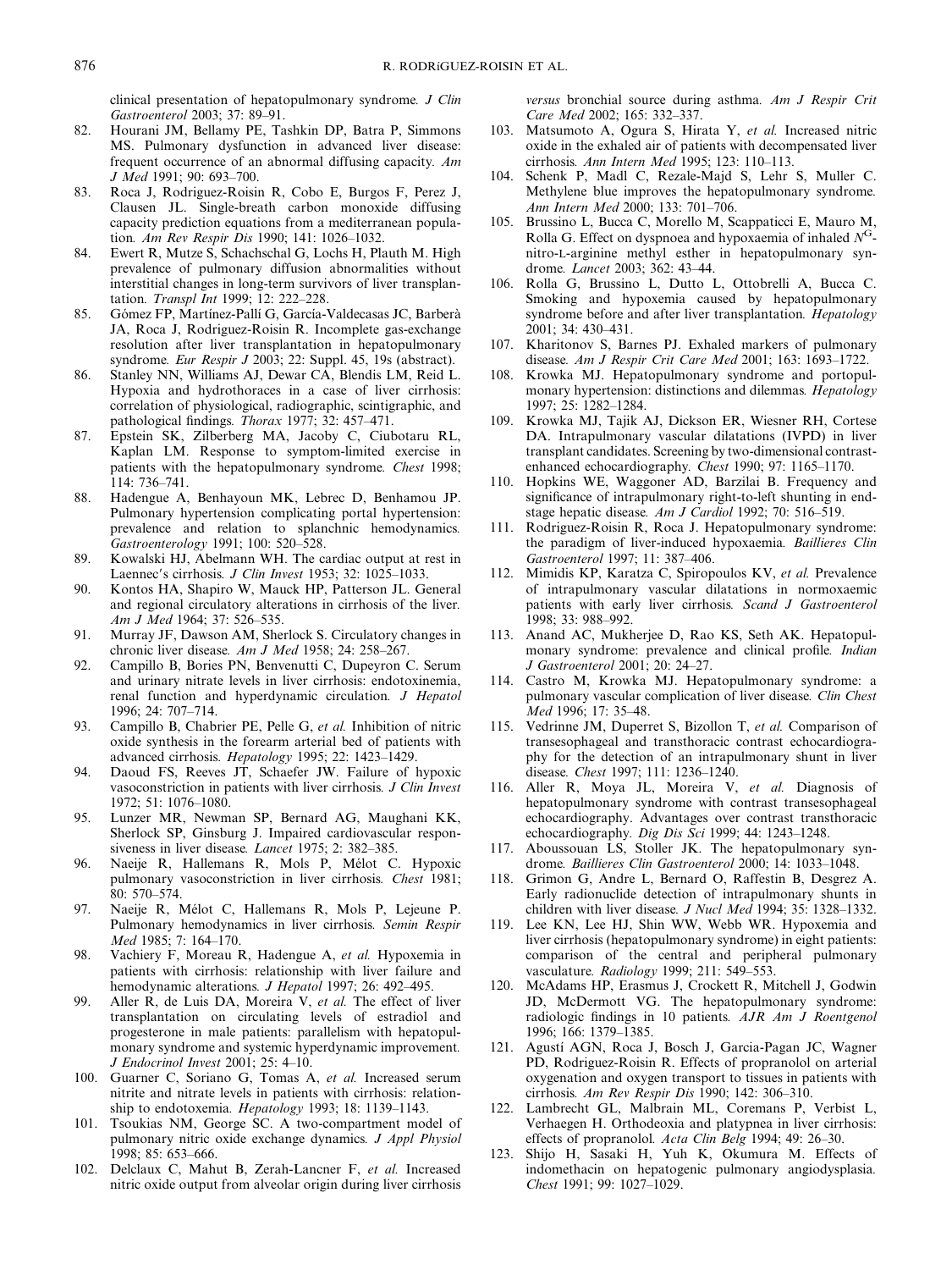- 124. Song JY, Choi JY, Ko JT, Bae EJ, Kim HS, Noh CI. Longterm aspirin therapy for hepatopulmonary syndrome. Pediatrics 1996; 97: 917–920.
- 125. Cadranel J, Milleron B, Cadranel JF, et al. Severe hypoxemia associated intrapulmonary shunt in a patient with chronic liver disease: improvement after medical treatment. Am Rev Respir Dis 1992; 146: 526–527.
- 126. Krowka MJ, Cortese DA. Severe hypoxemia associated with liver disease: Mayo Clinic experience and the experimental use of almitrine bismesylate. Mayo Clin Proc 1987; 62: 164–173.
- 127. Nakos G, Evrenoglou D, Vassilakis N, Lampropoulos S. Haemodynamics and gas exchange in liver cirrhosis: the effect of orally administered almitrine bismesylate. Respir Med 1993; 87: 93–98.
- 128. Boker KHW, Hoper M, Lehman M, Fabel H, Manns MP. Effect of nitric oxide synthase inhibitor L-NAME on vascular resistance and arterial oxygenation in patients with hepatopulmonary syndrome. Hepatology 1994; 20: Suppl. 1, 333A (abstract).
- 129. Durand P, Baujard C, Grosse AL, et al. Reversal of hypoxemia by inhaled nitric oxide in children with severe hepatopulmonary syndrome, type 1, during and after liver transplantation. Transplantation 1998; 65: 437–439.
- 130. Maniscalco M, Sofia M, Higenbottam T. Effects of an NOsynthase inhibitor L-NMMA in the hepatopulmonary syndrome. Respiration 2001; 68: 226.
- 131. Anel RM, Sheagren JN. Novel presentation and approach to management of hepatopulmonary syndrome with use of antimicrobial agents. Clin Infect Dis 2001; 32: 131–136.
- 132. Abrams GA, Fallon MB. Treatment of hepatopulmonary syndrome with Allium sativum L. (garlic): a pilot trial. J Clin Gastroenterol 1998; 27: 232–235.
- 133. Saunders KB, Fernando SSD, Dalton HR, Joseph A. Spontaneous improvement in a patient with the hepatopulmonary syndrome assessed by serial exercise tests. Thorax 1994; 49: 725–727.
- 134. Riegler JL, Lang KA, Johnson SP, Westerman JH. Transjugular intrahepatic portosystemic shunt improves oxygenation in hepatopulmonary syndrome. Gastroenterology 1995; 109: 978–983.
- 135. Lasch HM, Fried MW, Zacks SL, et al. Use of transjugular intrahepatic portosystemic shunt as a bridge to liver transplantation in a patient with severe hepatopulmonary syndrome. Liver Transpl 2001; 7: 147–149.
- 136. Krowka MJ. Hepatopulmonary syndrome: what are we learning from interventional radiology, liver transplantation, and other disorders? Gastroenterology 1995; 109: 1009–1013.
- 137. Selim KM, Akriviadis EA, Zuckerman E, Chen D, Reynolds TB. Transjugular intrahepatic portosystemic shunt: a successful treatment for hepatopulmonary syndrome. J Am Coll Gastroenterol 1998; 93: 455–458.
- 138. Corley DA, Scharschmidt B, Bass N, Sonnenberg K, Gold W. Lack of efficacy of TIPS for hepatopulmonary syndrome. Gastroenterology 1997; 113: 728–731.
- 139. Krowka MJ, Cortese DA. Hepatopulmonary syndrome: an evolving perspective in the era of liver transplantation. Hepatology 1990; 11: 138–141.
- 140. Rodriguez-Roisin R, Krowka MJ. Is severe hypoxaemia due to hepatic disease an indication for liver transplantation? A new therapeutic approach. Eur Respir J 1994; 7: 839–842.
- 141. Fewtrell MS, Noble-Jamieson G, Revell S, et al. Intrapulmonary shunting in the biliary atresia/polysplenia syndrome: reversal after liver transplantation. Arch Dis Child 1994; 70: 501–504.
- 142. Battaglia SE, Pretto JJ, Irving LB, Jones RM, Angus PW. Resolution of gas exchange abnormalities and intrapulmonary shunting following liver transplantation. Hepatology 1997; 25: 1228–1232.
- 143. Krowka MJ. Hepatopulmonary syndrome: recent literature (1997 to 1999) and implications for liver transplantation. Liver Transpl 2000; 6: Suppl. 1, S31–S35.
- 144. De Goyet JV, Gibbs P, Clauyput P, Reding R, Sokal EM, Otte JB. Original extrahepatic approach for hepatic portal revascularization and relief of portal hypertension related to late portal vein thrombosis after liver transplantation. Transplantation 1996; 62: 71–75.
- 145. Collisson EA, Nourmand H, Fraiman MH, et al. Retrospective analysis of the results of liver transplantation for adults with severe hepatopulmonary syndrome. Liver Transpl 2002; 8: 925–931.
- 146. Van Obbergh L, Carlier M, De Clety SC, et al. Liver transplantation and pulmonary gas exchanges in hypoxemic children. Am Rev Respir Dis 1993; 148: 1408–1410.
- 147. Hobeika J, Houssin D, Bernard O, Devictor D, Grimon G, Chapuis Y. Orthotopic liver transplantation in children with severe liver disease and severe hypoxemia. Transplantation 1994; 57: 224–228.
- 148. Laberge JM, Brandt ML, Leberque P, et al. Reversal of cirrhosis-related pulmonary shunting in two children by orthotopic liver transplantation. Transplantation 1992; 53: 1135–1138.
- 149. United Network for Organ Sharing. UNOS Policy 3.6 (Appendix 3B "Indications for liver transplantation in children"). www.optn.org. Date last updated: June 25 2004. Date last accessed: July 27 2003.
- 150. Avendano CE, Flume PA, Baliga P, Lewin DN, Strange C, Reuben A. Hepatopulmonary syndrome occurring after orthotopic liver transplantation. Liver Transpl 2001; 7: 1081–1084.
- 151. Krowka MJ, Wiseman GA, Steers JL, Wiesner RH. Late recurrence and rapid evolution of severe hepatopulmonary syndrome after liver transplantation. Liver Transpl 1999; 5: 451–453.
- 152. Kikuchi H, Ohkohchi N, Orii T, Satomi S. Living-related liver transplantation in patients with pulmonary vascular disease. Transplant Proc 2000; 32: 2177–2178.
- 153. Krowka MJ. Portopulmonary hypertension: diagnostic advances and caveats. Liver Transpl 2003; 9: 1336–1337.
- 154. Groves BM, Brundage BH, Elliot CG, et al. Pulmonary hypertension associated with hepatic cirrhosis. In: Fishman AP, ed. The pulmonary circulation: normal and abnormal. Philadelphia, University of Pennsylvania Press, 1990; pp. 359–369.
- 155. Lockhart A. Pulmonary arterial hypertension in portal hypertension. Clin Gastroenterol 1985; 14: 123–138.
- 156. Kuo PC, Plotkin JS, Gaine S, et al. Portopulmonary hypertension and the liver transplant candidate. Transplantation 1999; 67: 1087–1093.
- 157. Rich S, Dantzker DR, Ayres SM, et al. Primary pulmonary hypertension: a national prospective study. Ann Intern Med 1987; 107: 216–223.
- 158. Castro M, Krowka M, Schroeder D, et al. Frequency and clinical implications of increased pulmonary artery pressures in liver transplantation. Mayo Clin Proc 1996; 71: 543–551.
- 159. Kuo PC, Schroeder RA, Vagelos RH, et al. Volumemediated pulmonary responses in liver transplant candidates. Clin Transplant 1996; 10: 521–527.
- 160. Krowka MJ, Edwards WD. A spectrum of pulmonary vascular pathology in portopulmonary hypertension. Liver Transpl 2000; 6: 2421–2422.
- 161. Ruttner JR, Bartschi JP, Niedermann R, Schneider J. Plexogenic arteriopathy and liver cirrhosis. Thorax 1980; 35: 133–136.
- 162. Mandell SM, Krowka MJ. National hepatopulmonary syndrome/portopulmonary hypertension database for liver transplant candidates. Anesthesiology 1997; 87: 450–451.
- 163. Ramsay MAE, Simpson BR, Nguyen AT, Ramsay KJ, East C, Klintmalm GB. Severe pulmonary hypertension in liver transplant candidates. Liver Transpl Surg 1997; 3: 494–500.
- 164. Budhiraja R, Hassoun PM. Portopulmonary hypertension: a tale of two circulations. Chest 2003; 123: 562–576.
- 165. Naeije R. Hepatopulmonary syndrome and portopulmonary hypertension. Swiss Med Wkly 2003; 133: 163–169.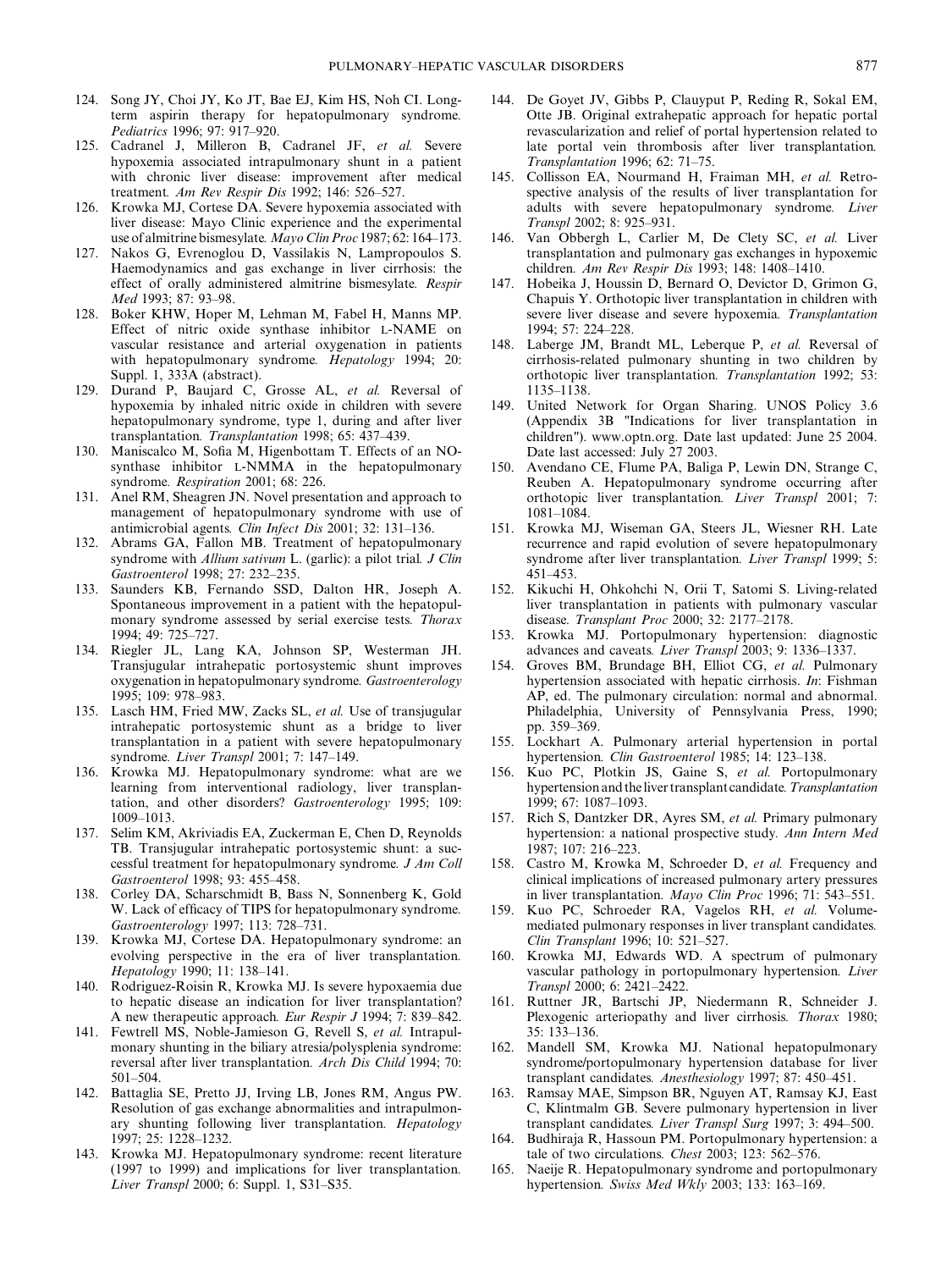- 166. Simmoneau G, Galie N, Rubin LJ, et al. Clinical classification of pulmonary hypertension. J Am Coll Cardiol 2004; 43: 5S–12S.
- 167. Chemla D, Castelain V, Hervé P, Lecarpentier Y, Brimioulle S. Haemodynamic evaluation of pulmonary hypertension. Eur Respir J 2002; 20: 1314–1331.
- 168. Krowka MJ, Plevak DJ, Findlay JY, Rosen CB, Wiesner RH, Krom RAF. Pulmonary hemodynamics and perioperative cardiopulmonary mortality-related mortality in patients with portopulmonary hypertension undergoing liver transplantation. Liver Transpl 2000; 6: 443–450.
- 169. Mantz F, Craige E. Portal axis thrombosis with spontaneous portocaval shunt and cor pulmonale. Arch Pathol 1951; 52: 91–97.
- 170. McDonnell PJ, Toye PA, Hutchins GM. Primary pulmonary hypertension and cirrhosis: are they related? Am Rev Respir Dis 1983; 127: 437–441.
- 171. Taura P, Garcia-Valdecasas JC, Beltran J, et al. Moderate pulmonary hypertension in patients undergoing liver transplantation. Anesth Analg 1996; 83: 675–680.
- 172. Yang YY, Lin HC, Hou MC, Lee FY, Chang FY, Lee SD. Portopulmonary hypertension: distinctive hemodynamic and clinical manifestations. J Gastroenterol 2001; 36: 181– 186.
- 173. Torregossa M, Genesca J, Gonzalez A, et al. Role of Doppler echocardiography in the assessment of portopulmonary hypertension in liver transplantation candidates. Transplantation 2001; 71: 572–574.
- 174. Lebrec D, Capron JP, Benhamou JP. Primary pulmonary hypertension and portal hypertension. Am Rev Respir Dis 1979; 120: 849–856.
- 175. Portmann R, Stewart S, Higenbottam TW, Clayton PT, Lloyd JK, Williams R. Nodular transformation of the liver associated with portal and pulmonary artery hypertension. Gastroenterology 1993; 104: 616–621.
- 176. D'Alonzo GE, Barst RJ, Ayres SM, et al. Survival in patients with pulmonary hypertension. Ann Intern Med 1991; 114: 343–349.
- 177. Abenhaim L, Moride Y, Rich S, et al. The International Primary Pulmonary Hypertension Study (IPPHS). Chest 1994; 105: 37S–41S.
- 178. Robalino BD, Moodie DS. Association between primary pulmonary hypertension and portal hypertension: analysis of its pathophysiology, clinical laboratory and hemodynamic manifestations. J Am Coll Cardiol 1992; 17: 492–499.
- 179. Swanson KL, McGoon MD, Krowka MJ. Survival in portopulmonary hypertension. Am J Respir Crit Care Med 2003; 167: A683 (abstract).
- 180. Lee SD, Shroyer KR, Markham NE, Cool CD, Voelkel NF, Tuder RM. Monoclonal endothelial cell proliferation is present in primary but not secondary pulmonary hypertension. J Clin Invest 1998; 101: 927–934.
- 181. Tuder RM, Cool CD, Geraci MW, et al. Prostacyclin synthase expression is decreased in lungs from patients with pulmonary hypertension. Am J Respir Crit Care Med 1999; 159: 1925–1932.
- 182. Wagenvort CA, Mulder PG. Thrombotic lesions in primary plexogenic arteriopathy. Similar pathogensis or complication? Chest 1993; 103: 844–849.
- 183. Sankey EA, Crow J, Mallot SV, et al. Pulmonary platelet aggregates: possible cause of sudden perioperative death in adults undergoing liver transplantation. J Clin Path 1993; 46: 222–227.
- 184. Lane KB, Machado RD, Pauciulo MW. Heterozygous germline mutations in BMPR2 encoding a TGF- $\beta$  receptor causes familial primary pulmonary hypertension. Nat Genet 2000; 26: 81–84.
- 185. Trembath RC, Thompson JR, Machado RD, et al. Clinical and molecular genetic features of pulmonary hypertension in patients with hereditary hemorrhagic telangiectasia. N Engl J Med 2001; 345: 325–334.
- 186. Moller S, Hendriksen JH. Circulatory abnormalities in

cirrhosis with focus on neurohumoral aspects. Semin Nephrol 1997; 17: 505–519.

- 187. Cahill PA, Redmond EM, Sitzmann JV. Endothelial dysfunction in cirrhosis and portal hypertension. Pharmacol Ther 2001; 89: 273–293.
- 188. Battista S, Bar F, Mengozzi G, Zanon E, Grosso M, Molino G. Hyperdynamic circulation in patients with cirrhosis: direct measurement of nitric oxide levels in hepatic and portal veins. J Hepatol 1997; 26: 75–80.
- 189. Deng Z, Morse JH, Slager SL. Familial primary pulmonary hypertension (gene PPH1) is caused by mutations in the bone morphogenetic protein receptor-II gene. Am J Hum Genet 2000; 67: 737–744.
- 190. Morse JH, Deng Z, Knowles JA. Genetic aspects of pulmonary arterial hypertension. Ann Med 2001; 33: 596–603.
- 191. Harrison RE, Flanagan JA, Sankela M, et al. Molecular and functional analysis identifies ALK-1 as the predominant cause of pulmonary hypertension related to hereditary hemorrhagic telangiectasia. J Med Genet 2003; 40: 865–871.
- 192. Humbert M, Monti G, Brenot F, et al. Increased interleukin-1 and interleukin-6 levels in severe primary pulmonary hypertension. Am J Respir Crit Care Med 1995; 151: 1628–1631.
- 193. Lee FY, Lu RH, Tsai YT, Liao TM, Lin TF, Wang SS. Plasma interleukin-6 levels in patients with cirrhosis. Relationship to endotoxemia, tumor necrosis factor-a, and hyperdynamic circulation. Scand J Gastroenterol 1996; 31: 500–505.
- 194. Tilg H, Wilmer A, Vogel W. Serum levels of cytokines in chronic liver diseases. Gastroenterology 1992; 103: 264– 274.
- 195. Miot-Noirault E, Faure L, Guichard Y, Montharu J, LePape A. Scintographic in vivo assessment of the development of pulmonary intravascular macrophages in liver disease: experimental study in rats with biliary cirrhosis. Chest 2000; 120: 941–947.
- 196. Keyes JW, Wilson GA, Quinonest JD. An evaluation of lung uptake of colloid during liver imaging. J Nucl Med 1973; 14: 687–691.
- 197. Laffy G, Foschi M, Simoni A, LaVilla G, Barletta G, Mannaioni PF. Increased production of nitric oxide by neutrophils and monocytes from patients with ascites and hyperdynamic circulation. Hepatology 1995; 22: 1666– 1673.
- 198. Clement B, Musso O, Lietard J, Theret N. Homeostatic control of angiogenesis: a newly identifed function of the liver? Hepatology 1999; 29: 621–623.
- 199. Kereveu A, Callebert J, Humbert M. High plasma serotonin levels in primary pulmonary hypertension. Arterioscler Thromb Vasc Biol 2000; 20: 2233–2239.
- 200. Stewart DJ, Levy RD, Cernacek P, Langleben D. Increased plasma endothelin-1 in pulmonary hypertension. Ann Intern Med 1991; 114: 464–469.
- 201. Laffi G, Marra F, Gresele P. Evidence for a storage pool defect in platelets from cirrhotic patients with defective aggregation. Gastroenterology 1992; 103: 641–646.
- 202. Beaudry P, Hadangue A, Callbert J. Blood and plasma 5 hydroxytryptamine levels in patients with cirrhosis. Hepatology 1994; 20: 800–803.
- 203. Ahtee L, Briley M, Raisman R, Lebrec D, Langer SZ. Reduced uptake of serotonin but unchanged <sup>3</sup>H-impiramine binding in the platelets from cirrhotic patients. Life Sci 1981; 29: 2323–2329.
- 204. Hervé P, Launay JM, Scrobohaci ML. Increased plasma serotonin in primary pulmonary hypertension. Am J Med 1995; 99: 249–254.
- 205. Anderson GM, Stevenson JM, Cohen DJ. Steady-state model for plasma free and platelet serotonin. Life Sci 1987; 41: 1777–1785.
- 206. Eddahibi S, Humbert M, Fadel E, et al. Serotonin transporter overexpression is responsible for pulmonary artery smooth muscle hyperplasia in primary pulmonary hypertension. J Clin Invest 2001; 108: 1141–1150.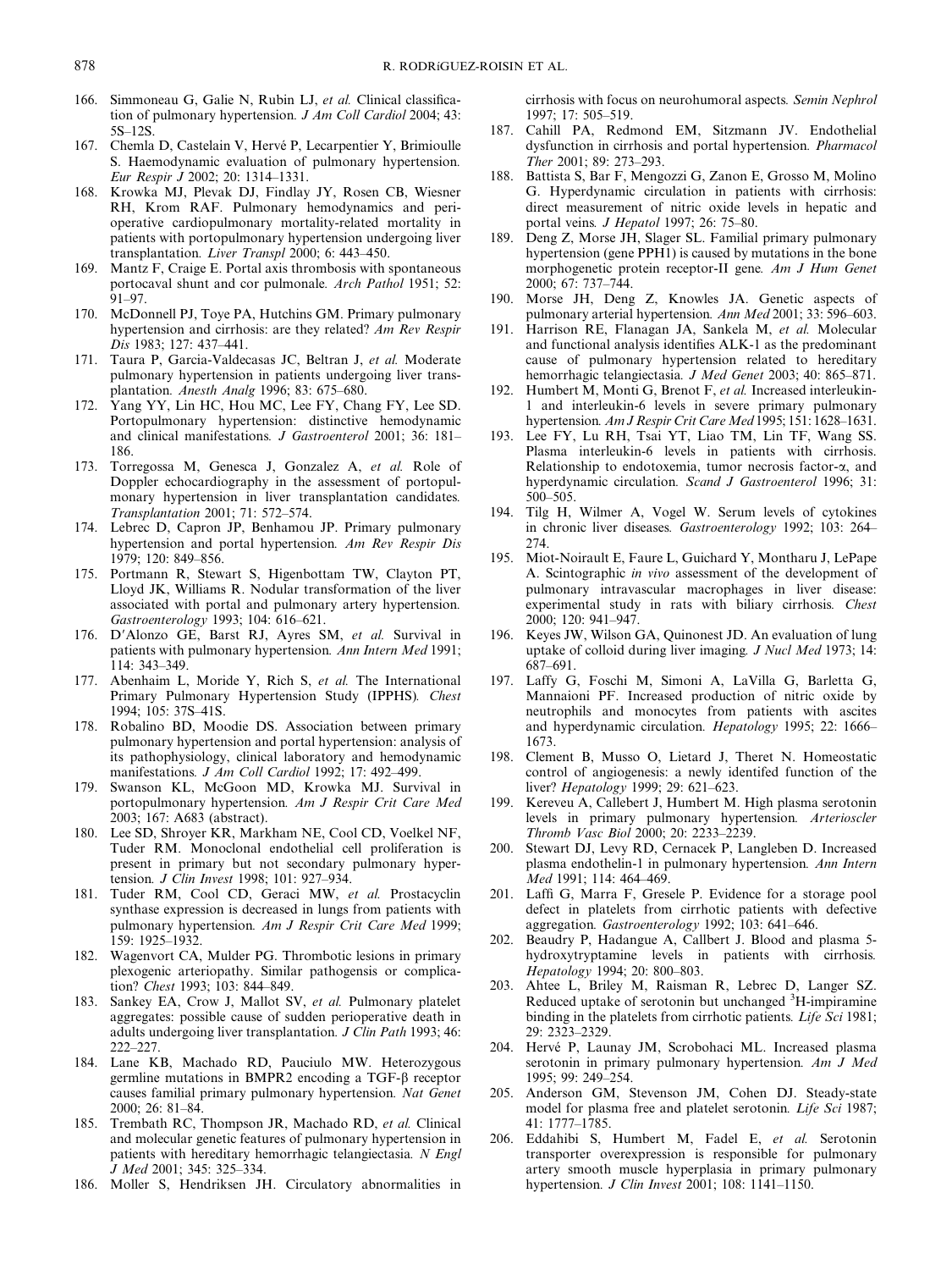- 207. Bernardi M, Gulberg V, Colantoni A, Trevisani F, Gasbarrini AJ, Gerbes AL. Plasma endothelin-1 and -3 in cirrhosis: relationship with systemic hemodynamics, renal function, and neurohumoral systems. *J Hepatol* 1996; 24: 161–168.
- 208. Gerbes AL, Moller S, Gulberg V, Henriksen JH. Endothelin-1 and -3 plasma concentrations in patients with cirrhosis: role of splanchnic and renal passage and liver function. Hepatology 1995; 21: 735–739.
- 209. Salo J, Francitorra A, Folloa A, et al. Increased plasma endothelin in cirrhosis. Relationship with systemic endotoxemia and response to changes in effective blood volume. J Hepatol 1995; 22: 389–398.
- 210. Moller S, Emmeluth C, Henriksen JH. Elevated circulating plasma endothelin-1 concentrations in cirrhosis. J Hepatol 1993; 19: 285–290.
- 211. Matsumoto H, Uemasu J, Kitano M, Kawasaki H. Clinical significance of plasma endothelin-1 in patients with chronic liver disease. Dig Dis Sci 1994; 39: 2665–2670.
- 212. Veglio F, Pinna G, Melchio R, et al. Plasma endothelin levels in cirrhotic subjects. J Hepatol 1992; 15: 85–87.
- 213. Kamath PS, Carpenter HA, Lloyd RV, et al. Hepatic localization of endothelin-1 in patients with idiopathic portal hypertension and cirrhosis of the liver. Liver Transpl 2000; 6: 596–602.
- 214. Krowka MJ. Pulmonary hypertension. Mayo Clin Proc 2000; 75: 625–630.
- 215. Gaine S. Pulmonary hypertension. JAMA 2000; 284: 3160– 3168.
- 216. Kuo PC, Plotkin JS, Johnson LB, et al. Distinctive clinical features of portopulmonary hypertension. Chest 1997; 112: 980–986.
- 217. Chan T, Palevsky HI, Miller WT. Pulmonary hypertension complicating portal hypertension: findings on chest radiographs. AJR Am J Roentgenol 1988; 151: 909–914.
- 218. Nagaya N, Nishikimi T, Okano Y, et al. Plasma brain natriuretic peptide levels increase in proportion to the extent of right ventricular dysfunction in pulmonary hypertension. J Am Coll Cardiol 1998; 31: 201–211.
- 219. Kim WR, Krowka MJ, Plevak DJ, et al. Accuracy of Doppler echocardiography in the assessment of pulmonary hypertension in liver transplant candidates. Liver Transpl 2000; 6: 453–458.
- 220. Donovan CL, Marcovitz PA, Punch JD, et al. Twodimensional and dobutamine stress echocardiography in the preoperative assessment of patients with end-stage liver disease prior to orthotopic liver transplantation. Transplantation 1996; 61: 1180–1188.
- 221. Colle IO, Moreau R, Godinho E, et al. Diagnosis of portopulmonary hypertension in candidates for liver transplantation: a prospective study. Hepatology 2003; 37: 401–409.
- 222. Sitbon O, Brenot F, Denjean A, et al. Inhaled nitric oxide as a screening vasodilator agent in primary pulmonary hypertension. A dose-response study and comparison with prostacyclin. Am J Respir Crit Care Med 1995; 151: 384–389.
- 223. Morales J, Santos S, de Jover L, et al. Clinical value of vasodilator test with inhaled nitric oxide for predicting longterm response top oral vasodilators in pulmonary hypertension. Respir Med 2004; 98: 225–234.
- 224. Fallon MB. Portopulmonary hypertension: new clinical insights and more questions on pathogenesis. Hepatology 2003; 37: 253–255.
- 225. Whittle BJ, Moncada S. Nitric oxide: the elusive mediator of the hyperdynamic circulation of cirrhosis? Hepatology 1992; 16: 1089–1092.
- 226. Findlay JF, Harrison BA, Plevak DJ, Krowka MJ. Inhaled nitric oxide reduces pulmonary artery pressures in portopulmonary hypertension. Liver Transpl 1999; 5: 381–387.
- 227. Plotkin JS, Kuo PC, Rubin LJ, et al. Successful use of chronic epoprostenol as a bridge to liver transplantation in severe portopulmonary hypertension. Transplantation 1998; 65: 457–459.
- 228. Krowka MJ, Frantz RP, McGoon MD, Severson C, Plevak DJ, Wiesner RH. Improvement in pulmonary hemodynamics during intravenous epoprostenol (prostacyclin): a study of 15 patients with moderate to severe portopulmonary hypertension. Hepatology 1999; 30: 641-648.
- 229. Nunn JF. Nunn's Applied Respiratory Physiology. 5th Edn. Oxford, Butterworth–Heinemann, 2002; pp. 138–155.
- 230. Castelain V, Chemla D, Humbert M, et al. Pulmonary artery pressure–flow relations after prostacyclin in primary pulmonary hypertension. Am J Respir Crit Care Med 2002; 165: 338–340.
- 231. De Wolf AM, Gasior T, Kang Y. Pulmonary hypertension in a patient undergoing liver transplantation. Transplant Proc 1991; 23: 2000–2001.
- 232. Ramsay MAE. Perioperative mortality in patients with portopulmonary hypertension undergoing liver transplantation. Liver Transpl 2000; 6: 451–452.
- 233. Bosch J, D'Amico G, Garcia-Pagan JC. Portal hypertension. In: Schiff ER, Dorrell MF, Maddrey WC, eds. Schiff's Diseases of the Liver. 9th Edn. Philadelphia, Lippincott Williams & Wilkins, 2003; pp. 429–486.
- 234. Rich S, Seidlitz M, Dodin E, McLaughlin V, Francis G. The short-term effects of digoxin in patients with right ventricular dysfunction from pulmonary hypertension. Chest 1998; 114: 787–792.
- 235. Naeije R, Vachiery JL. Medical therapy of pulmonary hypertension. Clin Chest Med 2001; 22: 517–528.
- 236. Rubin LJ. Primary pulmonary hypertension. N Engl J Med 1997; 336: 111–117.
- 237. Rich S, Kaufmann E, Levy PS. The effect of high doses of calcium-channel blockers on survival in primary pulmonary hypertension. *N Engl J Med* 1992; 327: 76–81.
- 238. Ota K, Shilo H, Kokawa H, et al. Effects of nidefipine on hepatic venous pressure gradient and portal vein blood flow in patients with cirrhosis. J Gastroenterol Hepatol 1995; 10: 198–204.
- 239. Navasa M, Bosch J, Reichen J, et al. Effects of verapamil on hepatic and systemic hemodynamics and liver function in patients with cirrhosis and portal hypertension. Hepatology 1988; 8: 850–854.
- 240. Ribas J, Angrill J, Barberà JA, et al. Isosorbide-5-mononitrate in the treatment of pulmonary hypertension associated with portal hypertension. Eur Respir J 1999; 13: 210–212.
- 241. Rich S, McLaughlin VV. The effects of chronic prostacyclin therapy on cardiac output and symptoms in primary pulmonary hypertension. J Am Coll Cardiol 1999; 34: 1184–1187.
- 242. McLaughlin VV, Genthner DE, Panella MM, Rich S. Reduction in pulmonary vascular resistance after long-term epoprostenol (prostacyclin) therapy in primary pulmonary hypertension. N Engl J Med 1998; 338: 273–277.
- 243. Kuo PC, Johnson LB, Plotkin JS, Howell CD, Bartlett CD, Rubin LJ. Continuous intravenous infusion of epoprostenol for the treatment of portopulmonary hypertension. Transplantation 1997; 63: 604–606.
- 244. Rafaran AL, Maurer J, Metha AC, Schilz R. Progressive portopulmonary hypertension after liver transplantation treated with epoprostenol. Chest 2000; 118: 1497–1500.
- 245. Findlay JY, Plevak DJ, Krowka MJ. Progressive splenomegaly after epoprostenol therapy for portopulmonary hypertension. Liver Transpl 1999; 5: 362–365.
- 246. Benza RL, Tallaj JA, Rayburn BK, Foley BA, Bourge RC. Safety and efficacy of treprostinil in cirrhosisrelated pulmonary artery hypertension. Hepatology 2003; 38: A530.
- 247. Halank M, Marx C, Usicenko S, Opitz C, Winkler J, Ewert R. Inhaled iloprost for patients with portopulmonary hypertension. Am J Respir Crit Care Med 2003; 167: A277 (abstract).
- 248. Galie N, Humbert M, Vachiery JL, for the Arterial Pulmonary Hypertension and Beraprost European Trial (ALPHABET) Study Group. Effects of beraprost sodium, an